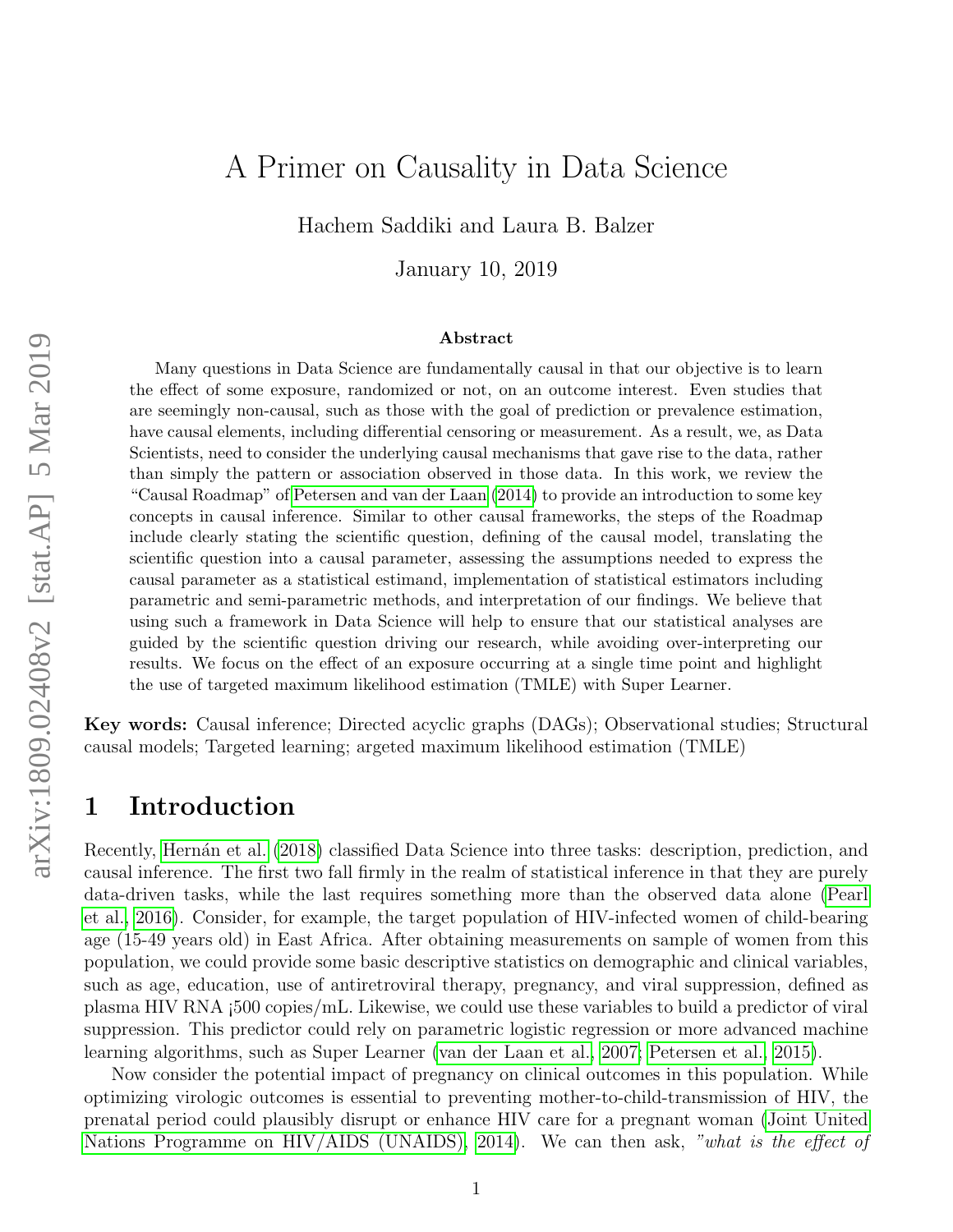pregnancy on HIV RNA viral suppression among HIV-positive women of child-bearing age in East Africa?". While the exposure of pregnancy is not a traditional treatment as commonly considered in a randomized trial, this question is still causal in that we are asking about the outcomes of patients under two different conditions and to answer this question, we must go beyond the observed data set.

In particular, causal inference requires an *a-priori* specified set of, often untestable, assumptions about the data generating mechanism. Once we posit a causal model, often encoded in the language of causal graphs, we can express our scientific question in terms of a causal quantity. Under explicit assumptions, we can then translate that causal quantity into a statistical estimand, a function of the observed data distribution. This translation, called identifiability, is not guaranteed, as it depends on the underlying scientific question, the structure of the causal model, and the observed data. Lack of identifiability, however, provides us guidance on further data collection efforts and the additional assumptions needed for such translation. Altogether we obtain a statistical estimand that as closely as possible matches the underlying scientific question and thereby ensures that our objective is driving the statistical analysis, as opposed to letting the statistical analysis determine the question asked and answered [\(Petersen and van der Laan, 2014;](#page-22-0) Hernán et al., 2008). Once the estimand has been specified, we return to realm of statistics and the purely data-driven exercises of point estimation, hypothesis testing, and creating 95% confidence intervals. Interpretation of the resulting values, however, requires us again to consider our causal assumptions.

In this primer, we review the Causal Roadmap of [Petersen and van der Laan](#page-22-0) [\(2014\)](#page-22-0) to (1) specify the scientific question; (2) build an accurate causal model of our knowledge; (3) define the target causal quantity; (4) link the observed data to the causal model; (5) assess identifiability; (6) estimate the resulting statistical parameter; and (7) appropriately interpret the results. This Roadmap borrows the general logic from Descartes's Scientific Method [\(Descartes, 1637\)](#page-18-0) and shares a common flow of other causal frameworks [\(Neyman, 1923;](#page-21-0) [Rubin, 1974;](#page-23-0) [Holland, 1986;](#page-20-3) [Robins,](#page-23-1) [1986;](#page-23-1) [Rubin, 1990;](#page-23-2) [Spirtes et al., 1993;](#page-24-0) [Pearl, 2000;](#page-21-1) [Little and Rubin, 2000;](#page-21-2) [Dawid, 2000;](#page-18-1) [Heckman](#page-19-0) [and Vytlacil, 2007;](#page-19-0) Robins and Hernán, 2009; [van der Laan and Rose, 2011;](#page-25-1) [Richardson and Robins,](#page-23-4) [2013;](#page-23-4) Hernán and Robins, 2016). In particular, all approaches demand a clear statement of the research objective, including the target population and interventions of interest (Hernán, 2018; [Ahern, 2018\)](#page-17-0). All approaches also provide guidance for conducting a statistical analysis that best answers the motivating question. Unlike some of the other frameworks, however, the Roadmap emphasizes the use of non-parametric or semi-parametric statistical methods, such as targeted maximum likelihood estimation (TMLE), to avoid unwarranted parametric assumptions and harness recent advances in machine learning. As a result this framework has sometimes been called the Targeted Learning Roadmap [\(van der Laan and Rose, 2011;](#page-25-1) [Tran et al., 2016;](#page-24-1) [Kreif et al., 2017\)](#page-20-4).

## 2 The Roadmap for Causal Inference

#### <span id="page-1-0"></span>2.1 Specify the Scientific Question

The first step is to specify our scientific question. This helps frame our objective in a more detailed way, while incorporating knowledge about the study. In particular, we need to specify the target population, the exposure, and the outcome of interest. As our running example, we ask, what is the effect of becoming pregnant on HIV RNA viral suppression (<500 copies/mL) among HIV-positive women of child-bearing age (15-49 years) in East Africa?

This question provides a clear definition of the study variables and objective of our research. It also makes explicit that the study only makes claims about the effect of a specific exposure,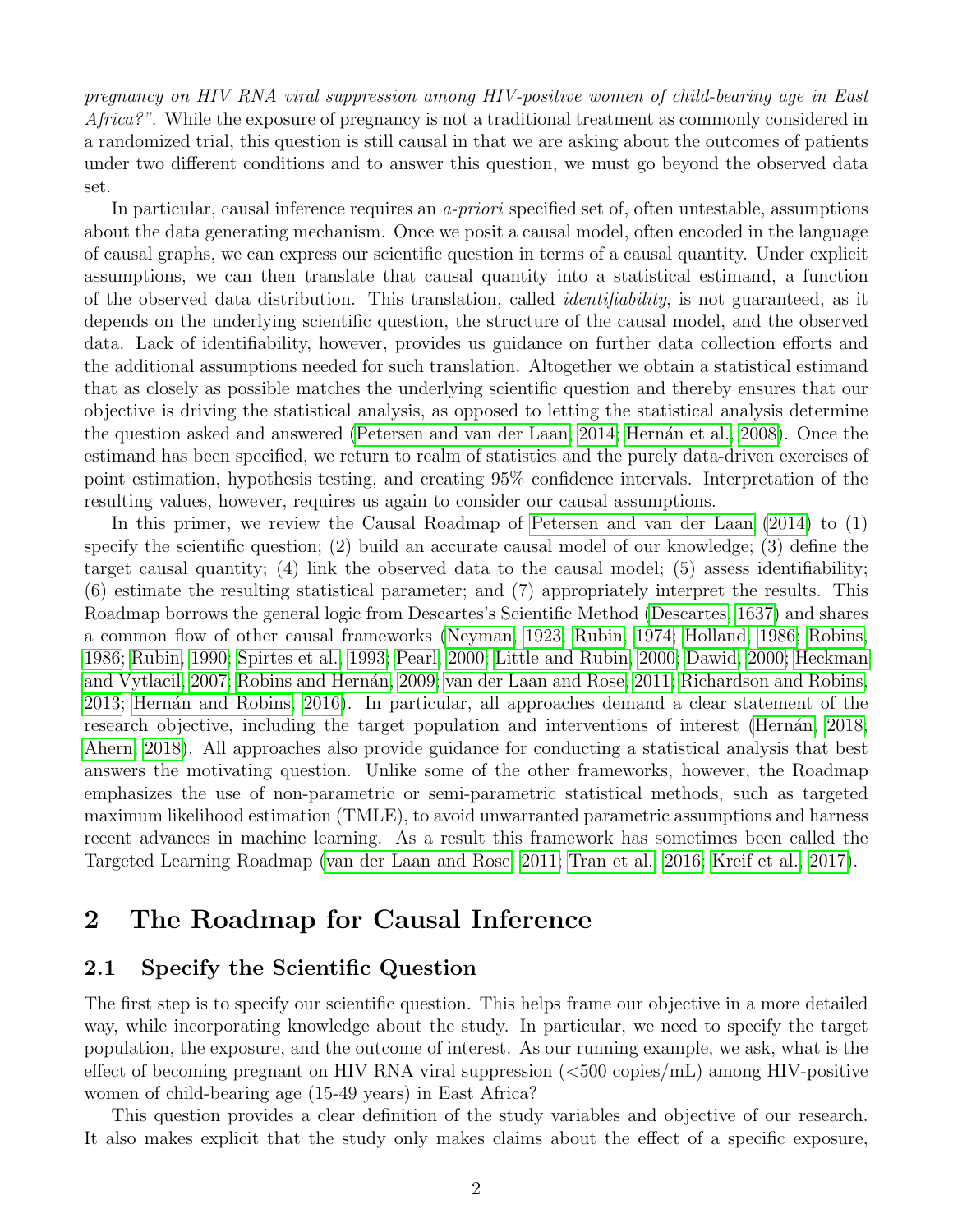outcome, and target population. Any claims outside this context, such as a different exposure, outcome, or target population, represent distinct questions and would require going through the Roadmap again from the start. The temporal cues present in the research question are of particular importance. They represent the putative cause, here pregnancy, and effect of interest, here viral suppression. The temporal cues, together with background knowledge, are frequently used as a basis for specifying the causal model, our next step.

#### <span id="page-2-0"></span>2.2 Specify the Causal Model

One of the appealing features of causal modeling, and perhaps the reason behind its success, is the rich and flexible language for encoding mechanisms underlying a data generating process. Here, we focus on [Pearl](#page-21-1) [\(2000\)](#page-21-1)'s structural causal models, which unify causal graphs and structural equations [\(Pearl, 1988;](#page-21-3) [Goldberger, 1972;](#page-19-3) [Duncan, 1975\)](#page-19-4). Structural causal models formalize our knowledge, however limited, of the study, including the relationships between variables and the role of unmeasured factors.

Let us consider again our running example of the impact of pregnancy on HIV viral suppression among women in East Africa. Let  $W_1$  denote the set of baseline demographic covariates, such as age, marital status, and education level, and  $W_2$  denote the set of pre-exposure HIV care variables, such as prior use of antiretroviral therapy. The exposure A is a binary variable indicating that the woman is known to be pregnant, and the outcome  $Y$  is a binary indicator of currently suppressing HIV viral replication: <500 copies per mL. These constitute the set of endogenous variables, which are denoted  $X = \{W_1, W_2, A, Y\}$  and are essential to answering the research question.

Each endogenous variable is associated with a latent background factor  $U_{W_1}, U_{W_2}, U_A$ , and  $U_Y$ , respectively. The set of background factors are called *exogenous* variables and denoted  $U =$  $(U_{W_1}, U_{W_2}, U_A, U_Y)$ . These variables account for all other unobserved sources that might influence each of the endogenous variables and can share common components. In our example, unmeasured background factors U might include socioeconomic status, the date of HIV infection, the date of conception, her partner's HIV status, and her genetic profile.

Causal Graphs: The "causal story" of the data can be conveyed using the language of graphs [\(Pearl, 2000;](#page-21-1) [Pearl et al., 2016\)](#page-22-1). Graphical models consist of a set of nodes representing the variables, and a set of directed or undirected edges connecting these nodes. Two nodes are *adjacent* if there exists an edge between them, and a path between two nodes  $A$  and  $B$  is a sequence of adjacent nodes starting from A and ending in B. If an edge is *directed* from node A to node B, then A is the parent of B, and B is the *child* of A. More generally, for any path starting from node A, the set of nodes included in this path are *descendants* of A, and A is the *ancestor* of all the nodes included in this set.

Here, we are interested in Directed Acyclic Graphs (DAGs), which are fully directed graphs with no path from a given node to itself. DAGs provide a mechanism to explicitly encode our causal assumptions about the underlying data generating process. Specifically, a variable A is a direct cause of another variable B, if B is the child of A in the causal graph. Also, a variable A is a cause of another variable  $B$ , if  $B$  is a descendant of  $A$  in the causal graph [\(Pearl, 2000\)](#page-21-1).

To illustrate, Figure [1\(](#page-3-0)a) provides a DAG corresponding to our running example. From this graph, we can make the following statements:

- 1. Baseline demographics  $W_1$  may affect a woman's pre-exposure HIV care  $W_2$ , her pregnancy status  $A$ , and her HIV viral suppression status Y.
- 2. Prior care  $W_2$  may affect her pregnancy status A, and her HIV viral suppression status Y.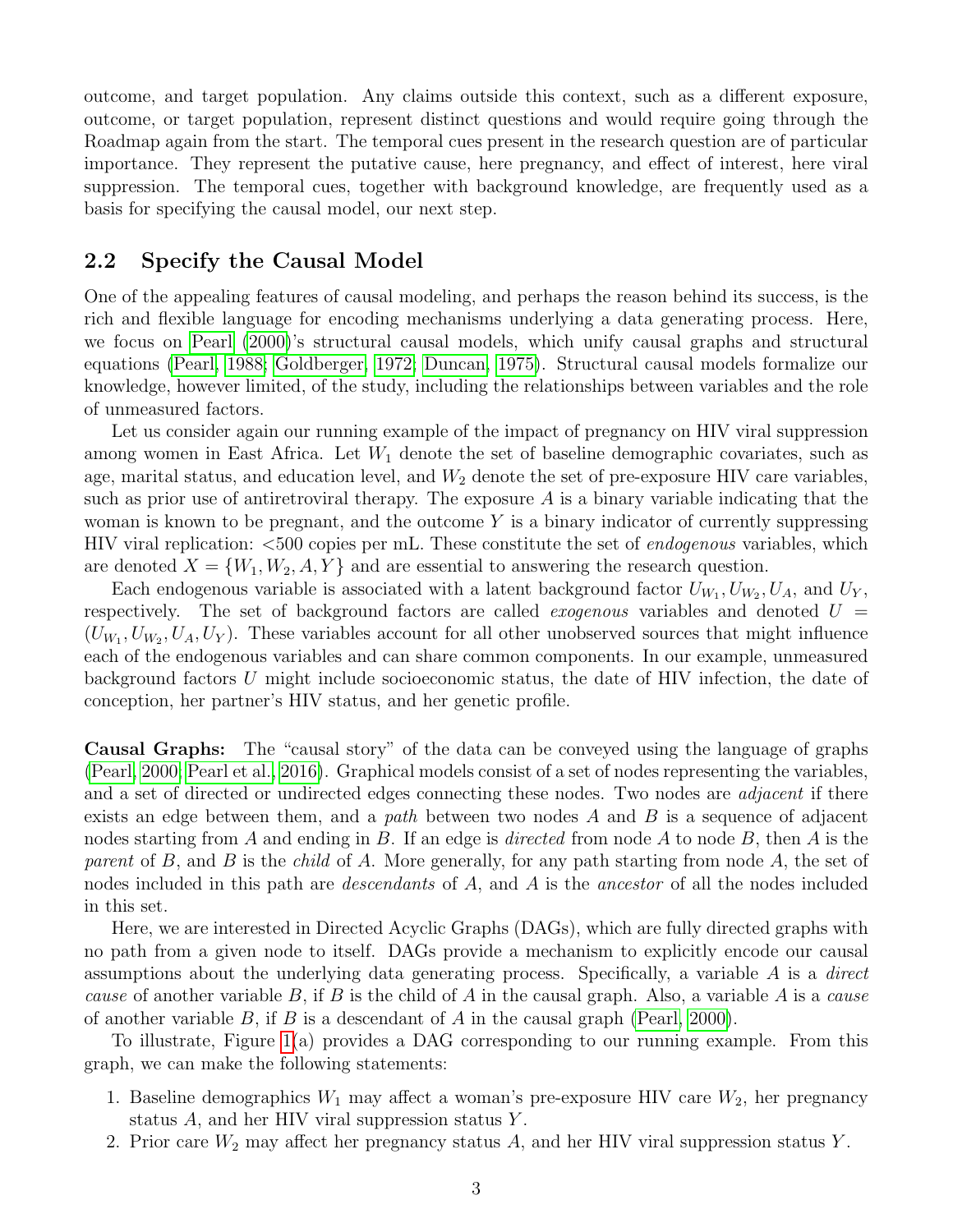<span id="page-3-0"></span>

Figure 1: Encoding the underlying causal mechanisms with graphical models. Shaded nodes represent exogenous variables, and unshaded nodes are endogenous variables. Directed edges represent a direct cause between a pair of variables. Double-headed dashed arrows represent potential correlation between the exogenous factors (i.e., unmeasured common causes of the endogenous variables). In (a) we give a directed acyclic graph  $(DAG)$  with a single node U representing all the common unmeasured sources. In (b) we provide an alternative representation to make explicit the relationships between the unmeasured background factors  $U = \{U_{W_1}, U_{W_2}, U_A, U_Y\}$  and each endogenous variable.

- 3. Being pregnant A may affect her HIV viral suppression status  $Y$ .
- 4. Unmeasured factors  $U = (U_{W_1}, U_{W_2}, U_A, U_Y)$  may affect a woman's baseline characteristics, her prior care, her fertility, and her suppression outcome.

In Figure  $1(a)$ , a single node U represents all the common, unmeasured factors that could impact the pre-exposure covariates, the exposure, and the outcome. In an alternative representation in Figure [1\(](#page-3-0)b), we have explicitly shown each exogenous variable  $(U_{W_1}, U_{W_2}, U_A, U_Y)$  as a separate node and as parent to its corresponding endogenous variable  $(W_1, W_2, A, Y)$ , respectively. In the latter, dashed double-headed arrows denote correlation between the exogenous factors.

Both representations make explicit that there could be unmeasured common causes of the covariates  $W = (W_1, W_2)$  and the exposure A, the exposure A and the outcome Y, and the covariates  $W$  and the outcome Y. In other words, there is measured and unmeasured confounding present in this study. Altogether, we have avoided many unsubstantiated assumptions about the causal relationships between the variables. This causal model is, thus, non-parametric beyond the assumed time-ordering between variables.

Causal graphs can be extended to accommodate more complicated data structures. Suppose, for example, plasma HIV RNA viral levels are missing for some women in our population of interest. We could modify our causal model to account for incomplete measurement [\(Robins et al., 2000,](#page-23-5) [1994;](#page-23-6) [Scharfstein et al., 1999;](#page-24-2) [Daniel et al., 2012;](#page-18-2) [Mohan et al., 2013;](#page-21-4) [Balzer et al., 2017\)](#page-17-1). Specifically, we redefine the exposure node for pregnancy as  $A_1$  and introduce a new intervention node  $A_2$  defined as indicator that her viral load is measured. The resulting causal graph is represented in Figure [2.](#page-4-0) We refer the readers to [Mohan et al.](#page-21-4) [\(2013\)](#page-21-4) for detailed discussion of formulating a causal model for the missingness mechanism and to [Petersen et al.](#page-22-3) [\(2017\)](#page-22-3) for a real world application handling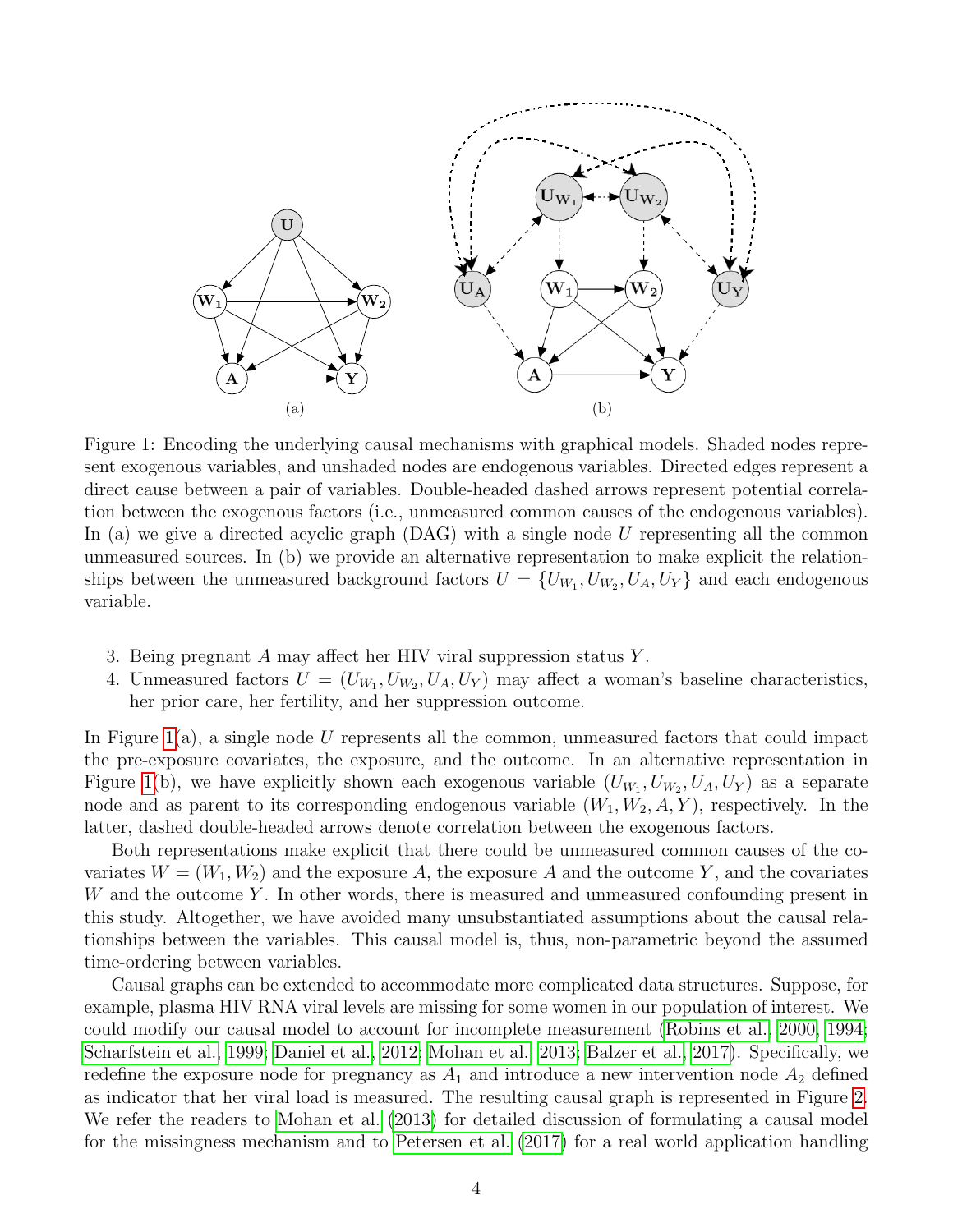<span id="page-4-0"></span>missingness on both HIV status and viral loads [\(Balzer et al., 2017\)](#page-17-1). For the remainder of the primer, we assume, for simplicity, there are no missing data and Figure [1](#page-3-0) holds. As discussed in the Appendix, other extensions can also be made to account for common complexities, such as longitudinal data and effect mediation.



Figure 2: Causal graph extending the running example to account for missingness on the outcome. Along the baseline demographic  $W_1$ , clinical covariates  $W_2$ , and suppression outcome Y, we now have two intervention nodes  $A_1$  for pregnancy status and  $A_2$  for measurement of plasma HIV RNA level.

In the subsequent steps, we discuss how altering the causal graph, particularly by removing edges, is equivalent to making additional assumptions about the data generating process. Before doing so, however, we present the causal model in its structural form.

Non-Parametric Structural Equations: Structural causal models also encode information about the data generating process with a set of non-parametric equations. Like the causal graph, these equations describe how "nature" would deterministically generate the variables in our study [\(Pearl, 2000;](#page-21-1) [Pearl et al., 2016\)](#page-22-1). Use of the equations can be preferable in longitudinal settings when causal graphs can become unwieldily.

Formally, we define a structural causal model, denoted  $\mathcal{M}^*$ , by the set of exogenous variables  $U$ , the set of endogenous variables X, and a set of functions  $\mathcal F$  that deterministically assign a value to each variable in  $X$ , given as input the values of other variables in  $X$  and  $U$ . These non-parametric structural equations allow us to expand our definition of causal assumptions [\(Pearl, 2000;](#page-21-1) [Pearl](#page-22-1) [et al., 2016\)](#page-22-1). Variable A is considered to be a *direct cause* of variable B, if A appears in the function assigning a value to B. Variable A is also a *cause* of variable B, if A is direct cause of B or any causes of B.

In our HIV viral suppression example, the corresponding structural equations are

<span id="page-4-1"></span>
$$
W_1 = f_{W_1}(U_{W_1})
$$
  
\n
$$
W_2 = f_{W_2}(W_1, U_{W_2})
$$
  
\n
$$
A = f_A(W_1, W_2, U_A)
$$
  
\n
$$
Y = f_Y(W_1, W_2, A, U_Y)
$$
\n(1)

where the set of functions  $\mathcal{F} = \{f_{W_1}, f_{W_2}, f_A, f_Y\}$  encode the mechanism deterministically generating the value of each endogenous variable. The exogenous variables  $U = \{U_{W_1}, U_{W_2}, U_A, U_Y\}$  have a joint probability distribution  $\mathbb{P}_U$  and coupled with the set of structural equations F give rise to a particular data generating process that is compatible with the causal assumptions implied by  $\mathcal{M}^*$ .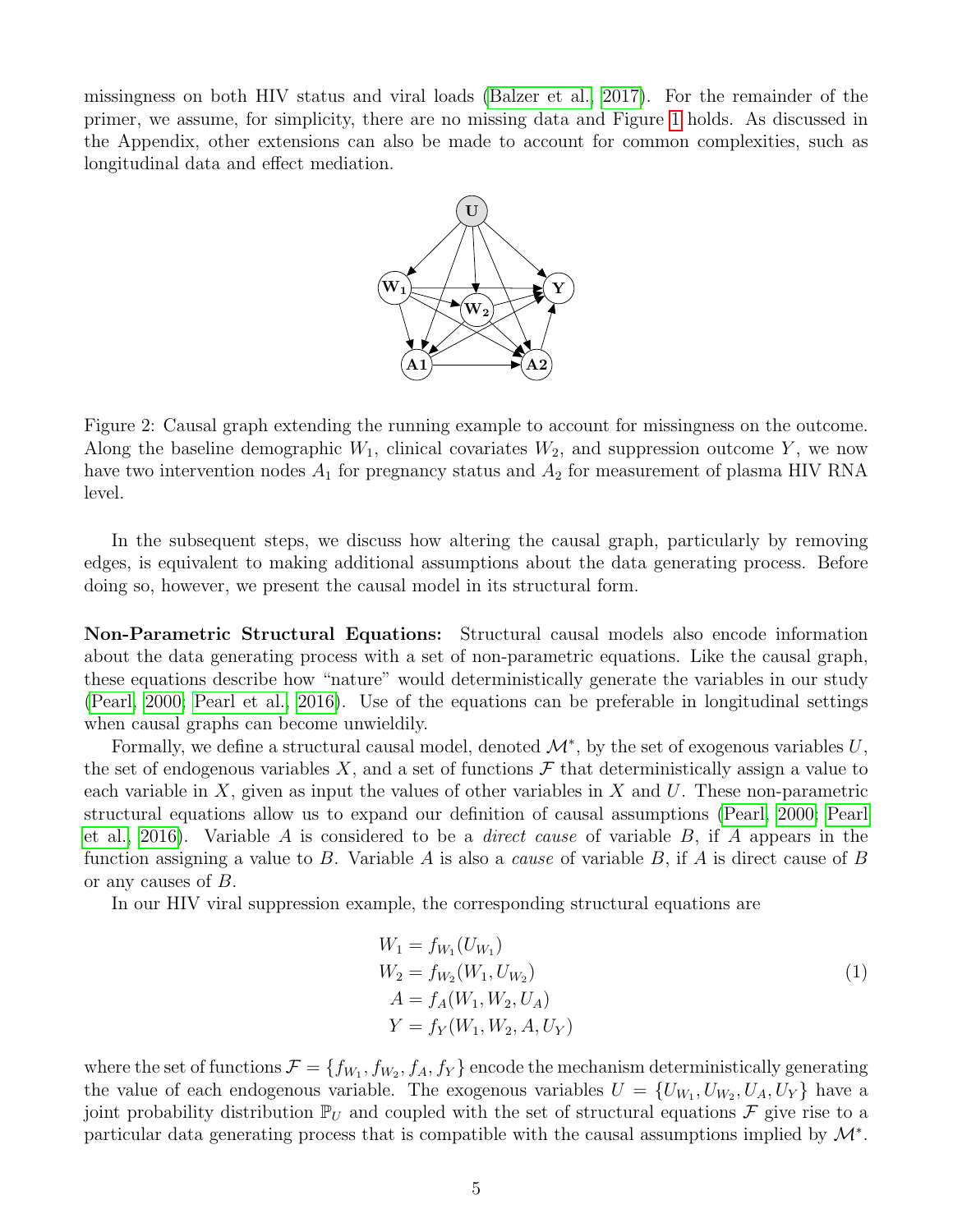In our example, for a given probability distribution  $\mathbb{P}_U$  and set of structural equations  $\mathcal{F}$ , the structural causal model  $\mathcal{M}^*$  describes the following data generating process. For each woman,

- 1. Draw the exogenous variables U from the joint probability distribution  $\mathbb{P}_U$ . Intuitively, when we sample a woman from the population, we obtain all the unmeasured variables that could influence her baseline covariates, prior care, pregnancy status, and suppression outcome.
- 2. Generate demographic covariates  $W_1$  deterministically using  $U_{W_1}$  as input to the function  $f_{W_1}$ ; the demographic covariates include her age, marital status, education attained, and socioeconomic status.
- 3. Generate past HIV care covariates  $W_2$  deterministically using  $U_{W_2}$  and the woman's demographic covariates  $W_1$  as input to the function  $f_{W_2}$ ; the measured clinical factors include history of antiretroviral therapy use and prior HIV suppression status.
- 4. Generate pregnancy status A deterministically using  $U_A$ ,  $W_1$ , and  $W_2$  as inputs to function  $f_A$ . Recall A is an indicator equaling 1 if the woman is known to be pregnant and 0 otherwise.
- 5. Generate HIV suppression outcome Y deterministically using  $U_Y$ ,  $W_1$ ,  $W_2$ , and A as inputs to function  $f_Y$ . Recall Y is an indicator equaling 1 if her HIV RNA viral level is less than 500 copies per mL and 0 otherwise.

It is important to note that the set of structural equations are non-parametric. In other words, the explicit relationship between the system variables, as captured by the set of functions  $\mathcal{F}$ , are left unspecified. If knowledge is available regarding a relationship of interest, it can be readily incorporated in the structural equations. For instance, in a two-armed randomized trial with equal allocation probability, the function that assigns a value to the exposure variable  $A$  can be explicitly encoded as  $A = f_A(U_A) = \mathbb{I}(U_A < 0.5)$ , where I is an indicator function and  $U_A$  assumed to be drawn from a  $Uniform(0, 1)$ .

### <span id="page-5-0"></span>2.3 Define the Target Causal Quantity

Once the causal model is specified, we may begin to ask questions of causal nature. The rationale comes from the observation that the structural causal model  $\mathcal{M}^*$  is not restricted to the particular setting of our study, but can also describe the same system under changed conditions. The structural equations are *autonomous*, which means that modifying one function does not change another. Therefore, we can make targeted modifications to our causal model to evaluate hypothetical, counterfactual scenarios that would otherwise never be realized, but correspond to our underlying scientific question.

In our running example, we are interested in the effect of pregnancy on viral suppression. In the original causal model (Figure [1](#page-3-0) and Equation [1\)](#page-4-1), a woman's pregnancy status is determined by her baseline demographics  $W_1$ , prior care status  $W_2$ , and unmeasured factors  $U_A$ , such as contraceptive use. However, our objective is to determine the probability of viral suppression if all women in the target population were pregnant versus if the same women over the same time-frame were not pregnant. The autonomy of the structural equations allows us to modify the way in which the exposure, here pregnancy, is determined. In particular, we can intervene on the exposure A to deterministically set  $A = 1$  in one scenario, and then set  $A = 0$  in another, while keeping the other equations constant.

The post-intervention causal graph is given in Figure [3](#page-6-0) and the structural equations become

$$
W_1 = f_{W_1}(U_{W_1})
$$
  
\n
$$
W_2 = f_{W_2}(W_1, U_{W_2})
$$
  
\n
$$
W_3 = f_{W_2}(W_1, U_{W_2})
$$
  
\n
$$
W_4 = f_{W_2}(W_1, U_{W_2})
$$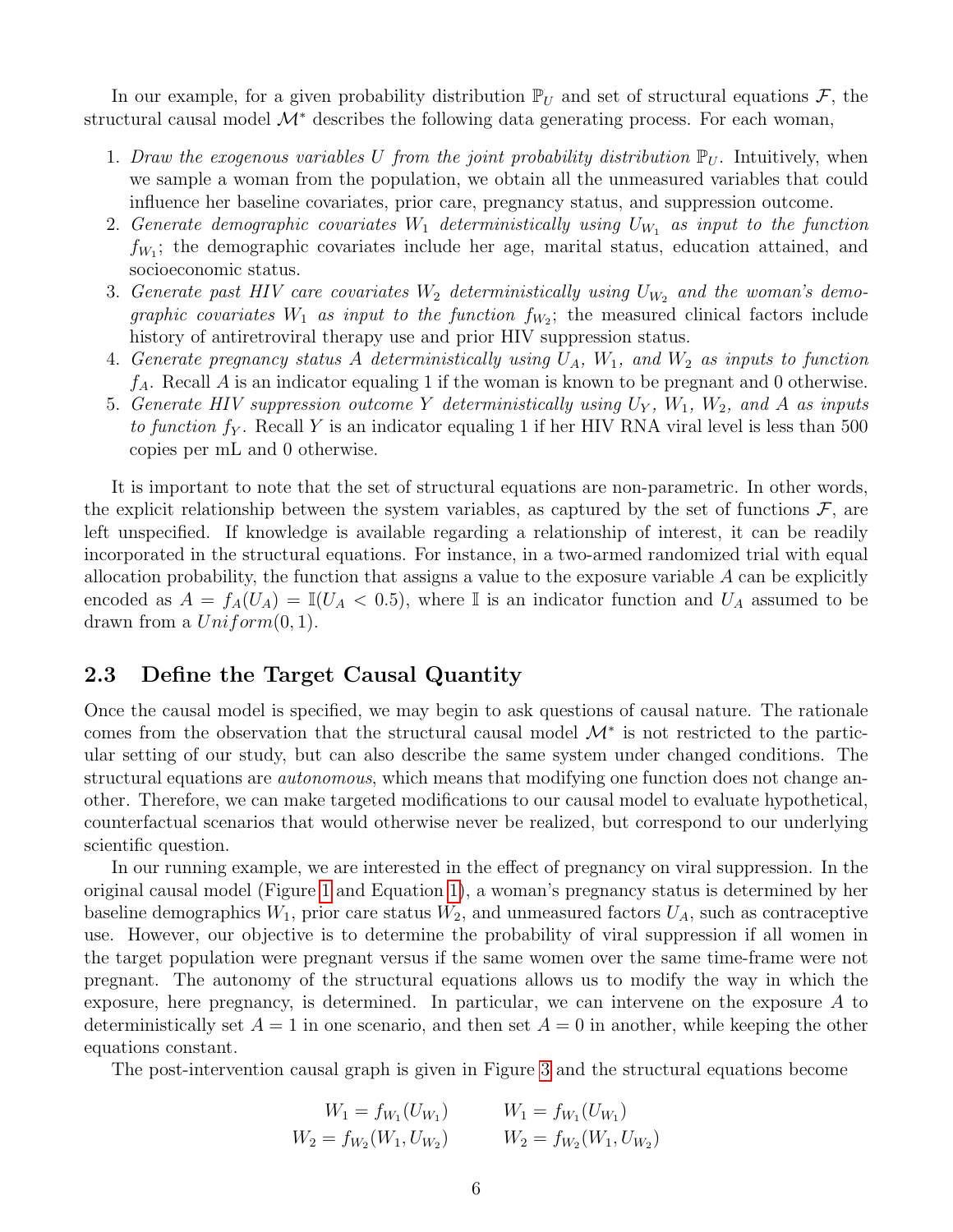

<span id="page-6-0"></span>Figure 3: Causal graph after intervention on the exposure, pregnancy status, to set  $A = a$ . Since this is done deterministically and independently of other variables in the system, the only node *causing* a change in A is the intervention node  $a \in \{0, 1\}$ .

$$
A = 1 \t A = 0
$$
  
 
$$
Y(1) = f_Y(W_1, W_2, 1, U_Y) \t Y(0) = f_Y(W_1, W_2, 0, U_Y)
$$

These interventions generate counterfactual outcomes  $Y(a)$  for  $a \in \{0,1\}$ , whose distribution is denoted  $\mathbb{P}^*$ . These causal quantities are indicators that a participant would have suppressed viral replication, if possibly contrary to fact, her pregnancy status were  $A = a$ .

In this case, it is both physically impossible and unethical to design a randomized trial for pregnancy. In other words, we cannot directly intervene on a woman's pregnancy status. Likewise in Figure [2,](#page-4-0) enforcing measurement of the outcome, which translates into setting  $A_2 = 1$ , is impossible. While neither intervention is plausible, we believe counterfactuals provide a language to express many questions in Data Science in a mathematically tractable way. Nonetheless, we note that there has been an lively debate about defining and interpreting analyses of variables on which one cannot directly intervene [\(Pearl, 1995;](#page-21-5) Hernán, 2005; [van der Laan et al., 2005;](#page-25-2) [Petersen and van der Laan,](#page-22-0) [2014;](#page-22-0) Hernán and Robins, 2016).

Given the counterfactual outcomes and their distribution  $\mathbb{P}^*$ , we can express our scientific question as a mathematical quantity. One common choice is the Average Treatment Effect (ATE):

$$
\Psi^*(\mathbb{P}^*) := \mathbb{E}^*[Y(1) - Y(0)],\tag{2}
$$

where the expectation is taken with respect to  $\mathbb{P}^*$ . Since the causal model  $\mathcal{M}^*$  provides the set of possible probability distributions for the exogenous and endogenous factors  $(U, X)$  and thus the counterfactual outcomes  $(Y(1), Y(0))$ ,  $\Psi^*$  is a mapping from  $\mathcal{M}^*$  to the real numbers. The target causal parameter  $\Psi^*(\mathbb{P}^*)$  represents the difference in the expected counterfactual outcome if all units in the target population were exposed and the expected counterfactual outcome if the same units were not exposed. For the running example,  $\Psi^*(\mathbb{P}^*)$  can be interpreted as the difference in the counterfactual probability of viral suppression if all women in the target population were pregnant versus if all women were not.

Before discussing how these causal quantities can be identified from the observed data distribution, we emphasize that for simplicity we have focused on a binary intervention, occurring deterministically at a single time point. Scientific questions corresponding to categorical, continuous, stochastic, and longitudinal exposures are also encompassed in this framework, but beyond the scope of this primer and are briefly discussed in the Appendix. We also note that other summaries, such as relative measures, the sample average effect, or marginal structural models, may better capture the researcher's scientific question.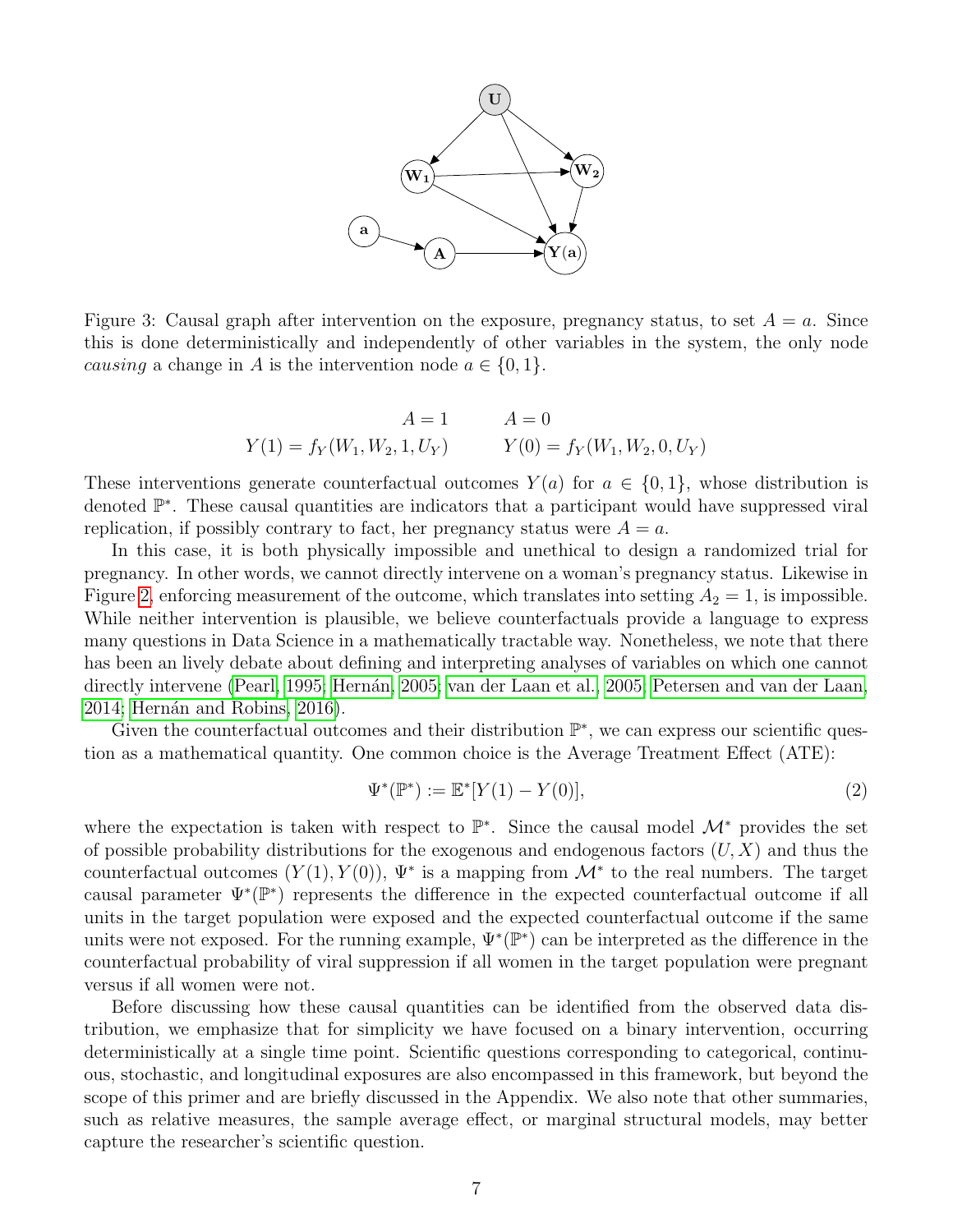#### <span id="page-7-0"></span>2.4 Link the Observed Data to the Causal Model

Thus far, we have defined our scientific question, specified a structural causal model  $\mathcal{M}^*$  to represent our knowledge of the data generating process, intervened on that causal model to generate counterfactual outcomes, and used these counterfactuals to express our scientific question as a causal quantity. The next step is to provide an explicit link between the observed data and the specified structural causal model.

Returning to our running example, suppose we have a simple random sample of N women from our target population. On each woman, we measure her baseline demographics  $W_1$ , prior HIV care  $W_2$ , pregnancy status A, and suppression outcome Y. These measurements constitute our observed data for each woman in our sample:  $O = \{W_1, W_2, A, Y\}$ . Therefore, we have N independent, identically distributed copies of  $O$ , which are drawn from some probability distribution  $\mathbb{P}$ . Other sampling schemes, such as case-control, are accommodated by this framework, but are beyond the scope of this primer.

If we believe that our causal model accurately describes the data generating process, we can assume that the observed data are generated by sampling repeatedly from a distribution compatible with the structural causal model. In other words, the structural causal model  $\mathcal{M}^*$  provides a description of the study under existing conditions (i.e., the real world) and under specific intervention (i.e., the counterfactual world). As a result, the observed outcome Y equals the counterfactual outcome  $Y(a)$  when the observed exposure A equals the exposure of interest, a; this is commonly called the consistency assumption.

In our example, all the endogenous variables are observed:  $X = O$ ; therefore, we can write

$$
\mathbb{P}(O = o) = \sum_{u} \mathbb{P}^*(X = x | U = u) \mathbb{P}^*(U = u),\tag{3}
$$

where an integral replaces the summation for continuous variables. This, however, might not always be the case. Suppose, for example, we only measured demographics, pregnancy status, and viral suppression, but failed to measure variables related to prior HIV care. Then the observed data would be  $O = (W_1, A, Y)$  and are a subset of all the endogenous variables X. In either case, we see that the structural causal model  $\mathcal{M}^*$ , defined as the collection of all possible joint distributions of the exogenous and endogenous variables  $(U, X)$ , implies the statistical model M, defined as the collection of all possible joint distributions for the observed data O. The structural causal model  $\mathcal{M}^*$  rarely implies restrictions on the resulting statistical model  $\mathcal{M}$ , which is thereby often non-parametric. An important exception is a completely randomized trial, where the unmeasured factors determining the treatment assignment  $U_A$  are independent of the others and results in a semiparametric statistical model. The D-separation criteria of [Pearl](#page-21-1) [\(2000\)](#page-21-1) can be used to evaluate what statistical assumptions, if any, are implied by the causal model. The true observed data distribution  $\mathbb P$  is an element of the statistical model  $\mathcal M$ .

#### <span id="page-7-1"></span>2.5 Assessing Identifiability

In the previous section, we established a bridge between our structural causal model  $\mathcal{M}^*$  and our statistical model  $M$ . However, we have not yet discussed the conditions under which causal assumptions and observed data can be combined to answer causal questions. Structural causal models provide one way to assess the assumptions needed to express our target causal quantity as a statistical estimand, which is a well-defined function of the observed data distribution P.

Recall in Section [2.3](#page-5-0) that we defined our target causal parameter as the average treatment effect  $\Psi^*(\mathbb{P}^*) = \mathbb{E}^*[Y(1) - Y(0)]$ : the difference in the expected viral suppression status if all women were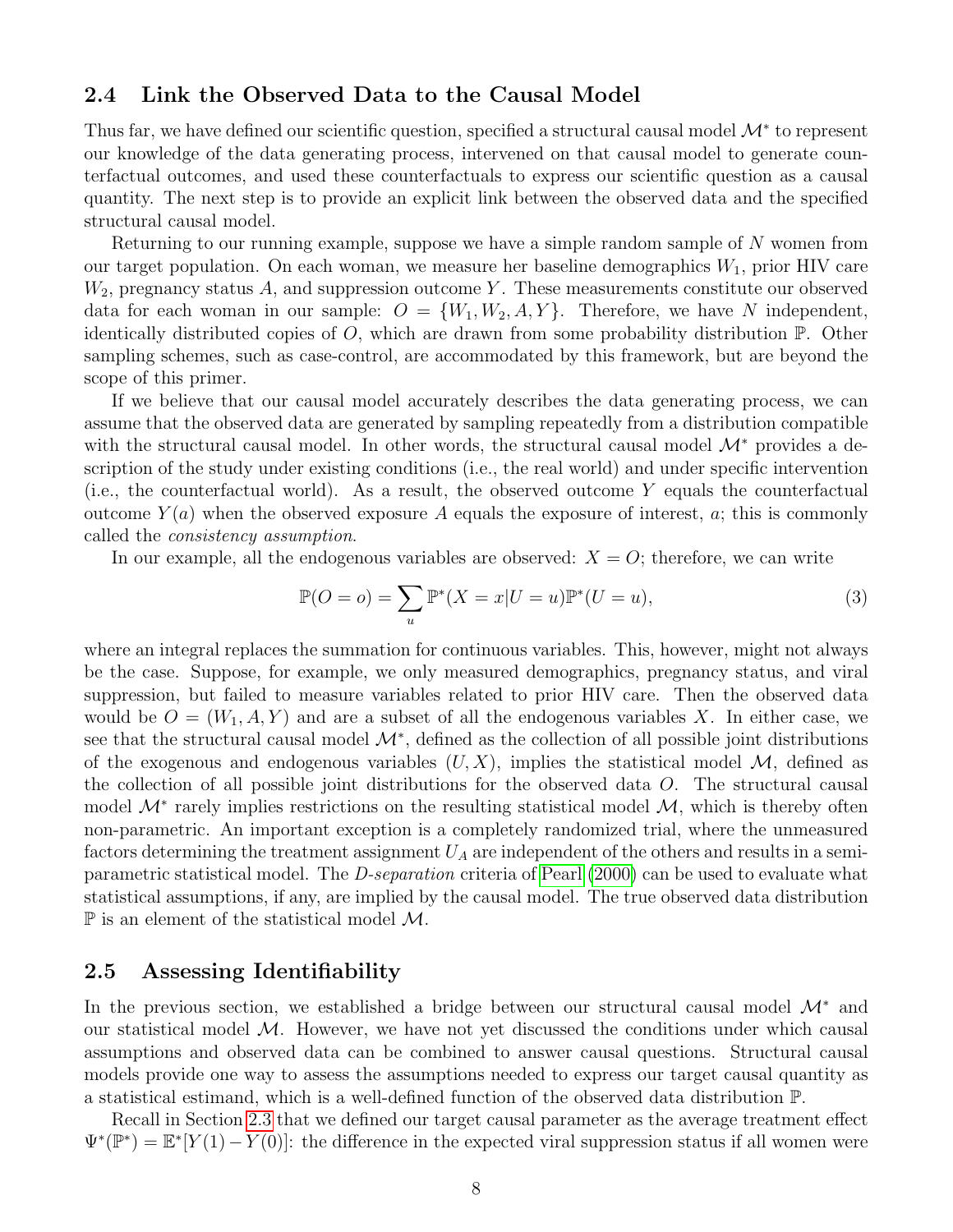pregnant versus if none were. If given a causal model and its link to the observed data, the target causal parameter can be expressed as a function of the observed data distribution P, then the causal parameter is called *identifiable*. If not, we can still explicitly state and evaluate the assumptions needed to render the target causal parameter identifiable from the observed data distribution.

One of the main tools for assessing identifiability of causal quantities is a set of criteria based on causal graphs. In general, these criteria provide a systematic approach to identify an appropriate adjustment set. Here, we focus on identifiability for the effect of a single intervention at one time, sometimes called "point-treatment effects". For these problems, we first present the backdoor criterion and the front-door criterion. For a detailed presentation of graphical methods for assessing identifiability in causal graphs, the reader is referred to [Pearl](#page-21-1) [\(2000\)](#page-21-1); [Pearl et al.](#page-22-1) [\(2016\)](#page-22-1).

Formally, we say that a path is *blocked* if at least one variable in that path is conditioned on, and we define a back-door path from a given node A as any path that contains an arrow into node A. Then, given any pair of variables  $(A, B)$ , where A occurs before B in a directed acyclic graph, a set of variables C is said to satisfy the *back-door criterion* with respect to  $(A, B)$  if (1) the descendants of A do not include any node in C, and (2) C blocks every back-door path from A to B. rationale behind this criterion is that, for C to be the appropriate adjustment set that isolates the causal effect of A on B, we must block all spurious paths between A and B, and leave directed paths from A to B unblocked. This criterion does not, however, cover all possible graph structures.

Alternatively, a set of variables C satisfies the front-door criterion with respect to a pair of variables  $(A, B)$  if (1) all directed paths from A to B are blocked by C, (2) all paths from A to C are blocked, and (3) all paths from C to B containing an arrow into C are blocked by A. We note that the front-door criterion is more involved than its back-door counterpart, in the sense that it requires more stringent conditions to hold for a given adjustment set to satisfy identifiability. In practice, it is often the case that the back-door criterion is enough to identify the needed adjustment set, especially in point-treatment settings. When the back-door criterion holds, the observed association between the exposure and outcome can be attributed to the causal effect of interest, as opposed to spurious sources of correlation.

In our running example, the set of baseline covariates  $W = (W_1, W_2)$  will satisfy the back-door criterion with respect to the effect of pregnancy  $A$  on HIV viral suppression  $Y$ , if the following two conditions hold:

- 1. No node in W is a descendant of A.
- 2. All back-door paths from  $A$  to  $Y$  are blocked by  $W$ .

Looking at the posited causal graph from Figure  $1(a)$ , we see that the first condition holds, but the second is violated. There exists a back-door path from  $A$  to  $Y$  through the unmeasured background factors U. Intuitively, the unmeasured common causes of pregnancy and HIV viral suppression obstruct our isolation of the causal effect of interest and thus "confound" our analyses. Therefore, our target causal quantity is not identifiable in the original causal model  $\mathcal{M}^*$ .

Nonetheless, we can explicitly state and consider the plausibility of the causal assumptions needed for identifiability. In particular, the following independence assumptions are sufficient to satisfy the back-door criterion and thus identify the causal effect in this point-treatment setting.

- 1. There must not be any unmeasured common causes of the exposure and the outcome:  $U_A \perp\!\!\!\perp U_Y$ and,
	- (a) There must not be any unmeasured common causes of the exposure and the baseline covariates:  $U_A \perp \!\!\! \perp U_{W_1}$  and  $U_A \perp \!\!\! \perp U_{W_2}$
	- or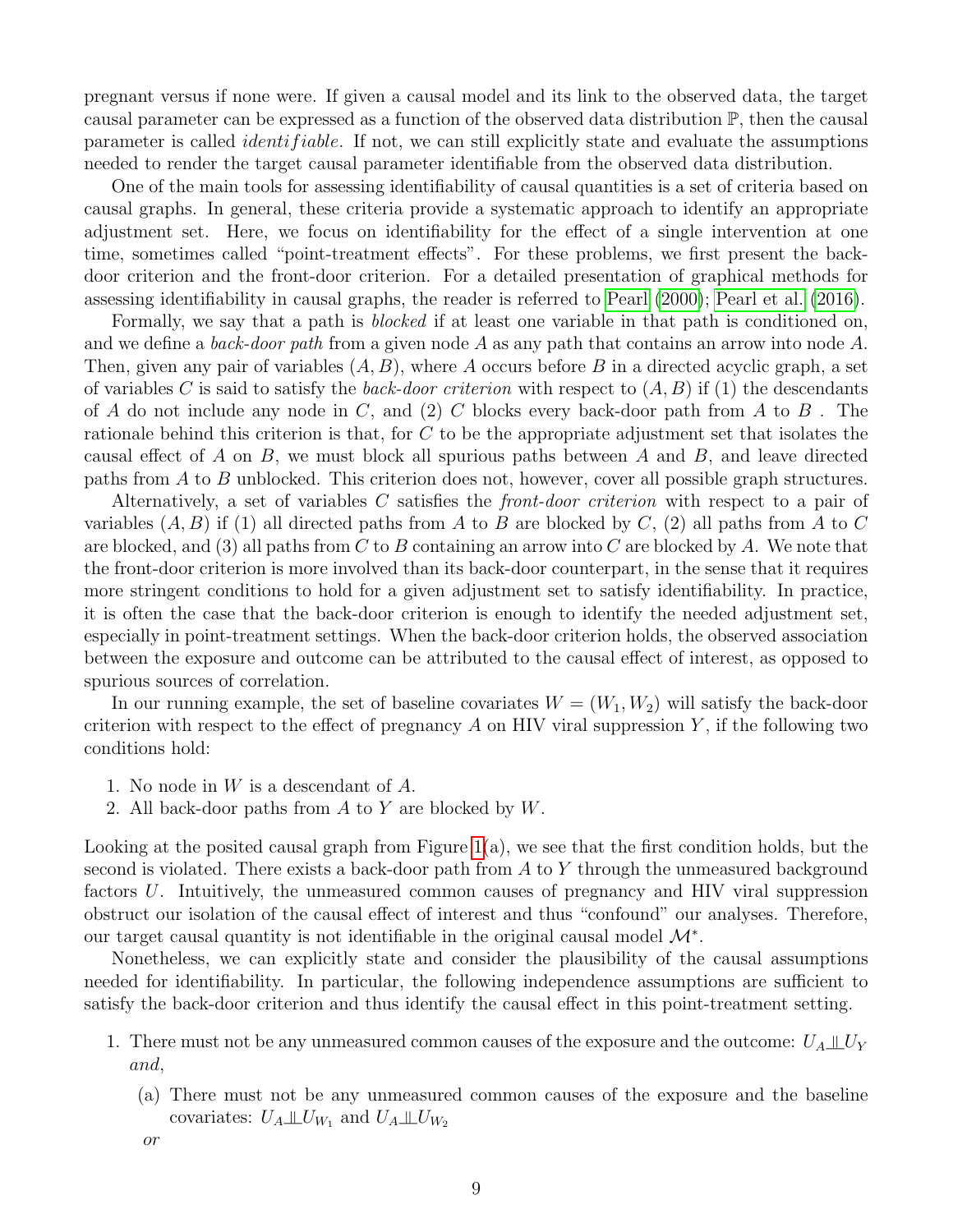(b) There must not be any unmeasured common causes of the baseline covariates and the outcome:  $U_{W_1} \perp\!\!\!\perp U_Y$  and  $U_{W_2} \perp\!\!\!\perp U_Y$ .

These criteria are reflected in the causal graphs shown in Figure [4.](#page-9-0) In the running example, assumption 1.a states that there are no unmeasured common causes of pregnancy status and demographic or clinical factors, while 1.b assumes that there are no unmeasured common causes of viral suppression and demographic or clinical factors.

The independence assumptions in 1.a hold by design in a stratified, randomized trial, where the unmeasured factors determining the exposure assignment are independent of all other unmeasured factors. As a result, these independence assumptions (1.a and/or 1.b) are sometimes called the randomization assumption and equivalently expressed as  $Y(a) \perp A \mid W$ . These assumptions are also referred to as "unconfoundedness", "selection on observables", and "conditional exchangeability" [\(Robins, 1986\)](#page-23-1).

<span id="page-9-0"></span>

Figure 4: Causal graphs corresponding the identifiability assumptions (1.a) and (1.b), respectively. Here, we have explicitly shown that the unmeasured factors contributing to the exposure  $U_A$  in (a) and the outcome  $U_Y$  in (b) are independent of the others.

With these assumptions, we can express the distribution of counterfactual outcomes in terms of the distribution of the observed data:

$$
\mathbb{P}^*(Y(a)) = \sum_{w} \mathbb{P}^*(Y(a)|W=w)\mathbb{P}^*(W=w)
$$

$$
= \sum_{w} \mathbb{P}^*(Y(a)|A=a, W=w)\mathbb{P}^*(W=w)
$$

$$
= \sum_{w} \mathbb{P}(Y|A=a, W=w)\mathbb{P}(W=w)
$$

where  $W = (W_1, W_2)$  denotes the pre-exposure covariates, including both demographic and clinical factors, and where the summation generalizes to an integral for continuous covariates here and in all subsequent expressions. The first equality is by the law of iterated expectations. The second equality holds by the randomization assumption, and the final by the established link between the causal and statistical model (Section [2.4\)](#page-7-0).

Under these assumptions, we can express the average treatment effect  $\Psi^*(\mathbb{P}^*) = \mathbb{E}^*[Y(1) - Y(0)],$ as a statistical estimand, often called the G-computation identifiability result [\(Robins, 1986\)](#page-23-1):

<span id="page-9-1"></span>
$$
\Psi(\mathbb{P}) := \sum_{w} \left[ \mathbb{E}(Y|A=1, W=w) - \mathbb{E}(Y|A=0, W=w) \right] \mathbb{P}(W=w)
$$
\n(4)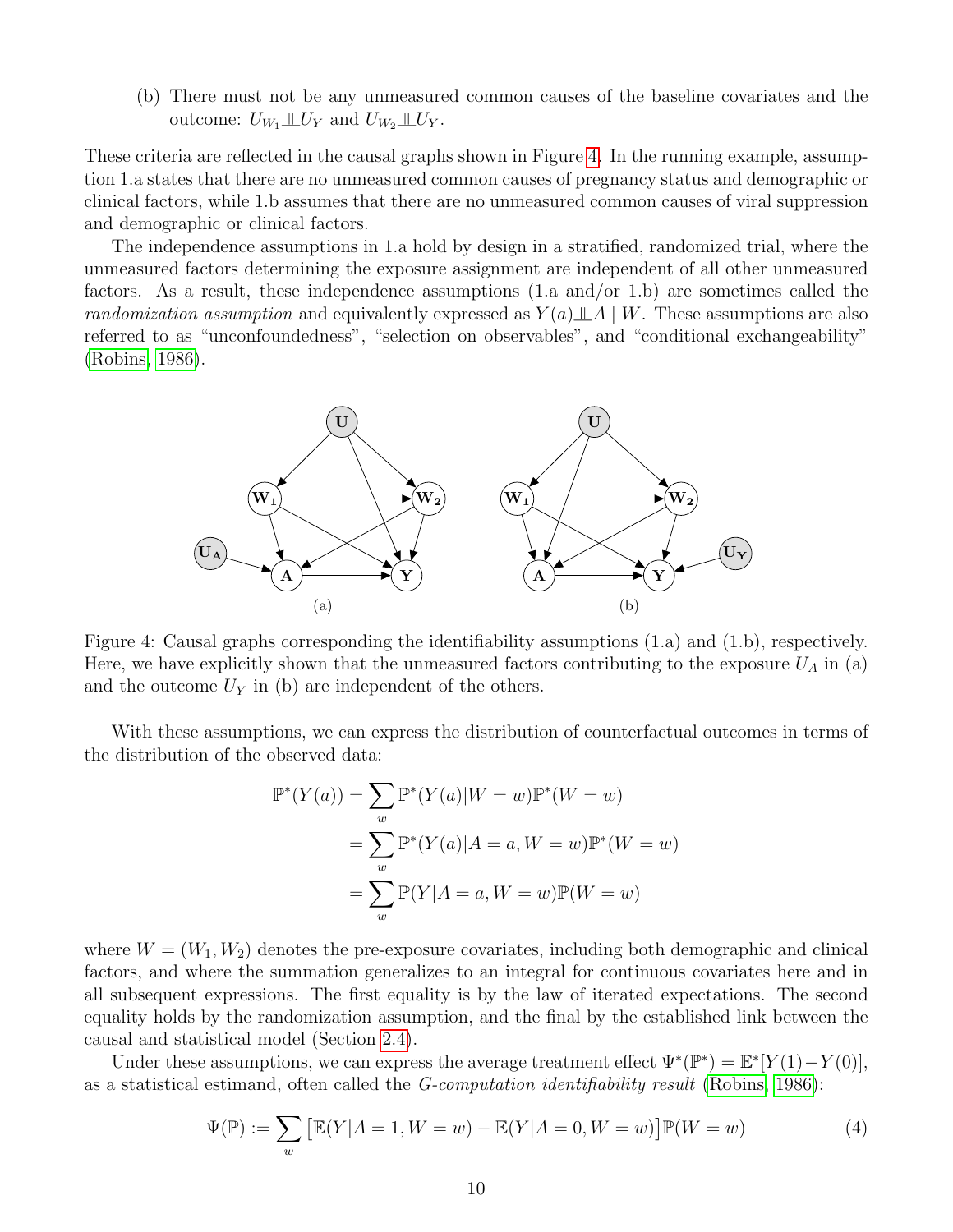Thus, our statistical target is the difference in the expected outcome, given the exposure and covariates, and the expected outcome, given no exposure and covariates, averaged with respect to the distribution of the baseline covariates W. In our example,  $\Psi(\mathbb{P})$  is the difference in the probability of viral suppression, between pregnant and non-pregnant women with the same values of the covariates, standardized with respect to the covariate distribution in the population.

The same quantity can be expressed in inverse probability weighting form:

<span id="page-10-0"></span>
$$
\Psi(\mathbb{P}) := \mathbb{E}\left[\left(\frac{\mathbb{I}(A=1)}{\mathbb{P}(A=1\mid W)} - \frac{\mathbb{I}(A=0)}{\mathbb{P}(A=0\mid W)}\right)Y\right]
$$
(5)

The latter representation highlights an additional data support condition, known as *positivity*:

$$
min_{a \in \mathcal{A}} \mathbb{P}(A = a | W = w) > 0
$$
, for all w such that  $\mathbb{P}(W = w) > 0$ .

Each exposure level of interest must occur with a positive probability within the strata of the discrete-valued adjustment set W. This assumption is also called "overlap" and "the experimental treatment assignment assumption". We refer the reader to [Petersen et al.](#page-22-4) [\(2012\)](#page-22-4) for a discussion of this assumption and approaches when it is theoretically or practically violated. For continuous covariates, it is not straightforward to evaluate the positivity assumption. One commonly used approach is to transform these continuous variables into categories or quantiles, and assess positivity violations as with categorical variables (Cole and Hernán, 2008; [Messer et al., 2010\)](#page-21-6).

Overall, the identifiability step is essential to specifying the needed adjustment set, and thereby statistical estimand to link our causal effect of interest to some function of the observed data distribution. Above, we focused on a simple point-treatment setting with measured and unmeasured confounding, but without mediation, biased sampling, or missing data. In more realistic settings, there many other sources of association between our exposure and outcome, including selection bias, direct and indirect effects, and the common statistical paradoxes of Berkson's bias and Simpson's Paradox (Hernán et al., 2004; Hernández-Díaz et al., 206). Furthermore, in the setting of longitudinal exposures with time-dependent confounding, the needed adjustment set may not be intuitive and the short-comings of traditional approaches become more pronounced [\(Robins, 1986;](#page-23-1) [Robins](#page-23-5) [et al., 2000;](#page-23-5) Robins and Hernán, 2009; [Pearl et al., 2016\)](#page-22-1). Indeed, methods to distinguish between correlation and causation are crucial in the era of "Big Data", where the number of variables is growing with increasing volume, variety, and velocity [\(Rose, 2012;](#page-23-7) [Marcus and Davis, 2014;](#page-21-7) [Balzer](#page-17-2) [et al., 2016\)](#page-17-2).

Nonetheless, it is important to note that specifying a causal model (Section [2.2\)](#page-2-0) does not guarantee the identification of a causal effect. Causal frameworks do, however, provide insight into the limitations and full extent of the questions that can be answered given the data at hand. They further facilitate the discussion of modifications to the study design, the measurement additional variables, and sensitivity analyses [\(Robins et al., 1999;](#page-23-8) [Imai et al., 2010;](#page-20-6) [VanderWeele and Arah,](#page-25-3)  $2011$ ; Díaz and van der Laan,  $2013a$ ).

In fact, even if the causal effect is not identifiable (e.g., Figure [1\)](#page-3-0), the Causal Roadmap still provides us with a statistical estimand (e.g., Equation [4\)](#page-9-1) that comes as close as possible to the causal effect of interest given the limitations in the observed dataset. In the next sections, we discuss estimation of this statistical parameter and use identifiability results, or lack there of, to inform the strength of our interpretations.

#### 2.6 Estimate the Target Statistical Parameters

Once the statistical model and estimand have been defined, the Causal Roadmap returns to traditional statistical inference to estimate functions of a given observed data distribution. Here, we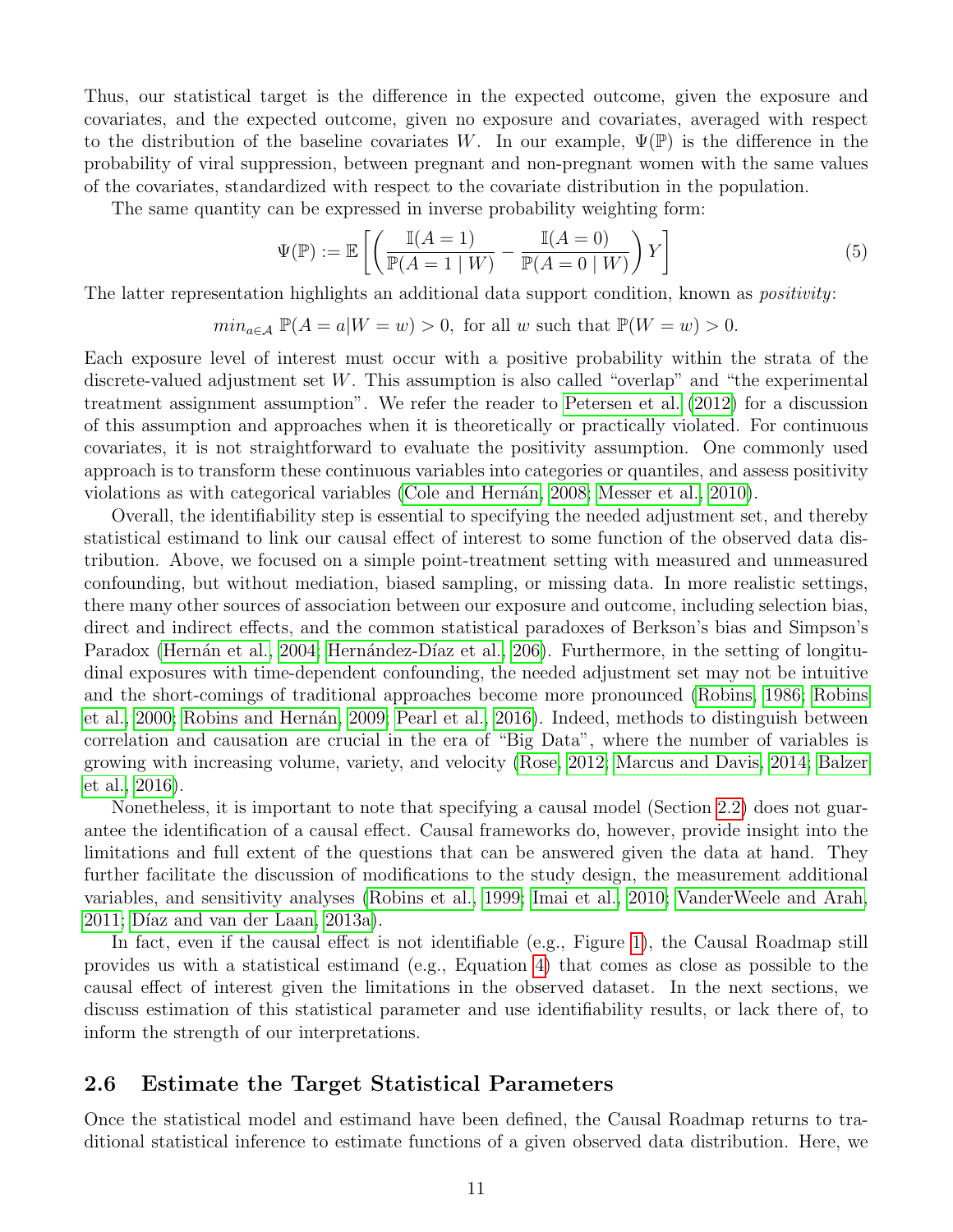focus on estimators based on the G-computation identifiability result  $\Psi(\mathbb{P})$ . Popular methods for estimation and inference for  $\Psi(\mathbb{P})$ , which would equal the average treatment effect if the identifiability assumptions held, include parametric G-computation, Inverse Probability Weighting (IPW), and Targeted Maximum Likelihood Estimation (TMLE) [\(Robins, 1986;](#page-23-1) [Horvitz and Thompson,](#page-20-7) [1952;](#page-20-7) [Rosenbaum and Rubin, 1983;](#page-23-9) [van der Laan and Rubin, 2006;](#page-25-4) [van der Laan and Rose, 2011\)](#page-25-1). Below we briefly outline the implementation of each estimator and refer the reader to [Petersen and](#page-22-5) [Balzer](#page-22-5) [\(2014\)](#page-22-5) for worked R code for each algorithm. We emphasize that while each algorithm is targeting a causally motivated statistical estimand, these algorithms are not directly estimating causal effects, and therefore it is a misnomer to call them "causal estimators".

Parametric G-computation is an algorithm that simply estimates the quantities needed to calculate the statistical estimand defined in Equation [\(4\)](#page-9-1) and then substitutes those quantities into the G-computation formula [\(Robins, 1986;](#page-23-1) [Taubman et al., 2009;](#page-24-3) [Young et al., 2011;](#page-25-5) [Westreich et al.,](#page-25-6) [2012;](#page-25-6) [Zhang et al., 2018\)](#page-25-7). As a result, this algorithm is sometimes called the simple substitution estimator and is implemented with the following steps.

- 1. Regress the outcome on the exposure and covariate adjustment set to estimate the conditional expectation  $\mathbb{E}(Y|A, W)$ .
- 2. Based on the estimates from the Step 1, generate the predicted outcomes for each individual in the sample while deterministically setting the value of the exposure to the levels of interest, but keeping the covariates the same:

$$
\mathbb{E}(Y_i|A_i=1, W_i) \text{ and } \mathbb{E}(Y_i|A_i=0, W_i) \text{ for all observations } i=1, ..., N.
$$

For a binary outcome this step is corresponds to generating the predicted probabilities  $\mathbb{P}(Y_i =$  $1|A_i = a, W_i$  for exposure levels  $a \in \{0, 1\}.$ 

3. Obtain a point estimate by taking a sample average of the difference in the predicted outcomes from Step 2:

$$
\hat{\Psi}_{Gcomp}(\hat{\mathbb{P}}) = \frac{1}{N} \sum_{i=1}^{N} \left[ \hat{\mathbb{E}}(Y_i | A_i = 1, W_i) - \hat{\mathbb{E}}(Y_i | A_i = 0, W_i) \right]
$$

where  $\hat{\mathbb{P}}$  denotes the empirical distribution, which is the non-parametric maximum likelihood estimator of the covariate distribution  $\mathbb{P}(W)$ . The sample proportion is a simple nonparametric estimator of  $\mathbb{P}(W = w)$ :  $\frac{1}{N} \sum_i \mathbb{I}(W_i = w)$ .

Inverse Probability Weighting (IPW) is an estimator based on an alternative form of the Gcomputation identifiability result defined in Equation [\(5\)](#page-10-0) [\(Horvitz and Thompson, 1952;](#page-20-7) [Rosenbaum](#page-23-9) [and Rubin, 1983;](#page-23-9) [Robins et al., 2000;](#page-23-5) [Bodnar et al., 2004;](#page-18-4) Cole and Hernán, 2008). In this form, the statistical estimand is a function of the conditional probability of being exposed, given the adjustment covariates  $\mathbb{P}(A = 1|W)$ , which is often called the *propensity score* [\(Rosenbaum and](#page-23-9) [Rubin, 1983\)](#page-23-9). IPW controls for confounding by up-weighting rare exposure-covariate subgroups, which have a small propensity score, and down-weighting more common subgroups, which have a larger propensity score. The IPW estimator is implemented with the following steps.

1. Regress the exposure on the covariate adjustment set to estimate the propensity score  $\mathbb{P}(A =$  $1|W$ ).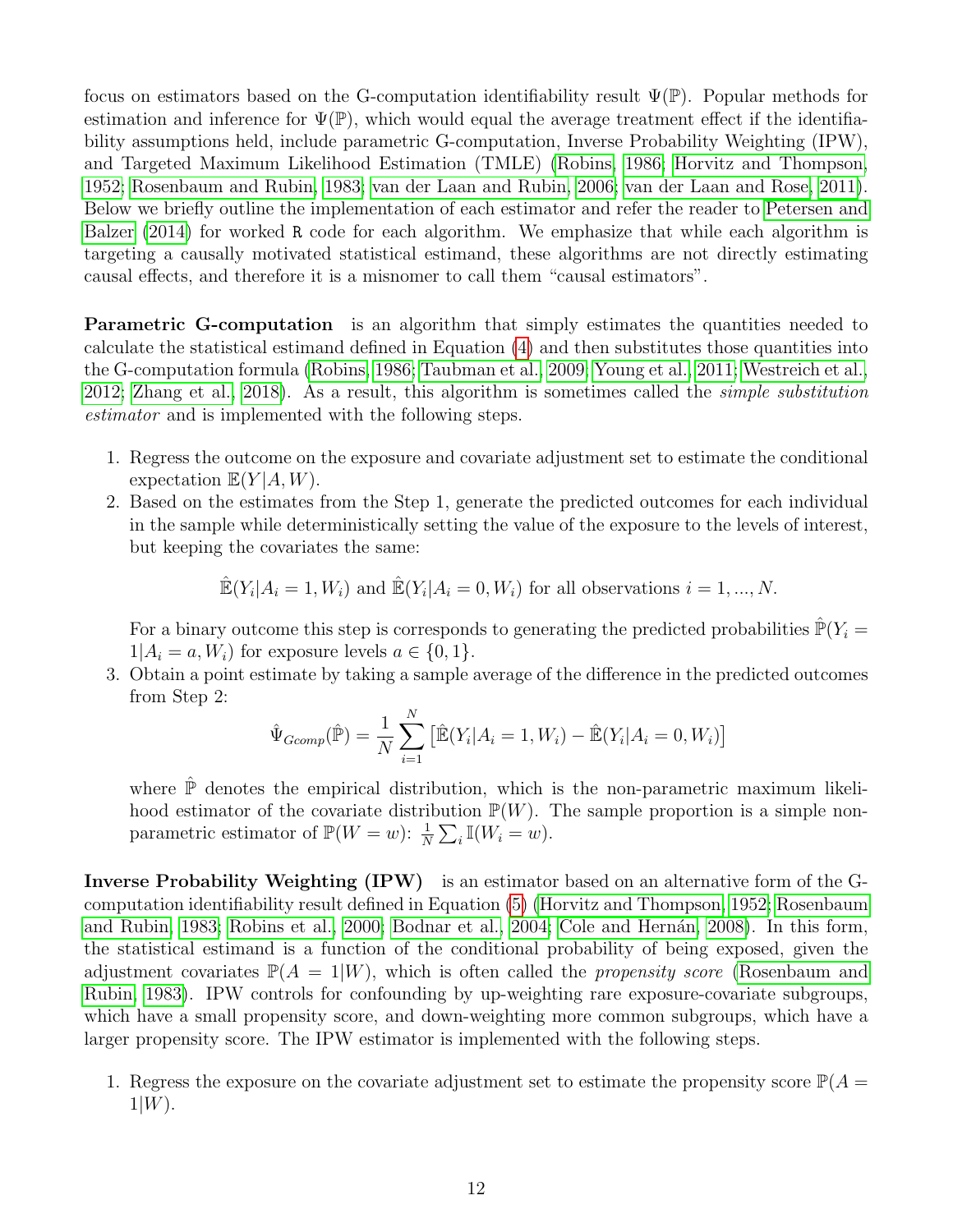2. Based on the estimates from Step 1, predict each individual's probability of receiving her observed exposure, given the adjustment covariates:

 $\mathbb{P}(A_i|W_i)$  for all observations  $i = 1, ..., N$ .

3. Obtain a point estimate by taking the empirical mean of the outcome weighted by the inverse of the conditional exposure probabilities:

$$
\hat{\Psi}_{IPW}(\hat{\mathbb{P}}) = \frac{1}{N} \sum_{i=1}^{N} \left( \frac{\mathbb{I}(A_i = 1)}{\hat{\mathbb{P}}(A_i = 1|W_i)} - \frac{\mathbb{I}(A_i = 0)}{\hat{\mathbb{P}}(A_i = 0|W_i)} \right) Y_i.
$$

Thus, individuals who are exposed receive weight as one over the estimated propensity score  $\mathbb{P}(A_i = 1|W_i)$ , while individuals who are not exposed receive weight as negative one over the estimated probability of not being exposed, given the covariates  $\mathbb{P}(A_i = 0|W_i)$ .

The performance of the parametric G-computation depends on consistent estimation of the conditional expectation of the outcome, given the exposure and covariates  $\mathbb{E}(Y|A, W)$ , and the performance of IPW relies on consistent estimation of the propensity score  $\mathbb{P}(A = 1|W)$ . Traditionally, both estimators have relied on parametric regression models to estimate these quantities. If sufficient background knowledge is available to support using such a regression, it should have already been encoded in the causal model, yielding parametric structural equations in Section [2.2,](#page-2-0) and can be incorporated during estimation.

However, in most real-world studies with a large number of covariates and potentially complicated relationships, we usually do not have the knowledge support using such parametric regressions. More often, our statistical model  $\cal{M}$  for the set of possible distributions of the observed data is non-parametric or semi-parametric (Section [2.4\)](#page-7-0). Furthermore, we want to avoid introducing new and unsubstantiated assumptions during estimation. Reliance on poorly specified parametric regressions can result in biased point estimates and misleading inference (e.g., [Benkeser et al.](#page-18-5) [\(2017\)](#page-18-5); [Luque-Fernandez et al.](#page-21-8) [\(2018\)](#page-21-8)). At the same time, non-parametric methods, such as stratification, will break down due to sparsity. Here, recent advances in machine learning can help us estimate  $\mathbb{E}(Y|A, W)$  and  $\mathbb{P}(A = 1|W)$  without introducing new assumptions.

Data-adaptive estimation or machine learning techniques can be used to effectively estimate the *nuisance parameters*, which are the quantities needed to compute our statistical estimand:  $E(Y|A, W)$  and  $\mathbb{P}(A = 1|W)$ . We focus our discussion on ensemble learning methods, which "stack" or combine several prediction algorithms together and can be implemented as follows [\(Wolpert,](#page-25-8) [1992;](#page-25-8) [Breiman, 1996\)](#page-18-6).

First, we pre-specify a library of candidate algorithms, such as generalized linear models, splines, random forests, neural networks, or support vector machines. We also define a measure of performance through an appropriate loss function, such as the mean squared error or the negative log-likelihood. Next, we randomly split the observed data into training and validation sets to assess the performance of each algorithm in the library. We then fit each algorithm using only data from the training set and predict the outcomes for the units in validation set. Each algorithm's performance is quantified by deviations, corresponding to the loss function, between the actual and predicted outcomes for the units in the validation set. Repeating the process V times amounts to performing V-fold cross-validation. We could then select the algorithm with the best performance, corresponding to the smallest cross-validated risk estimate.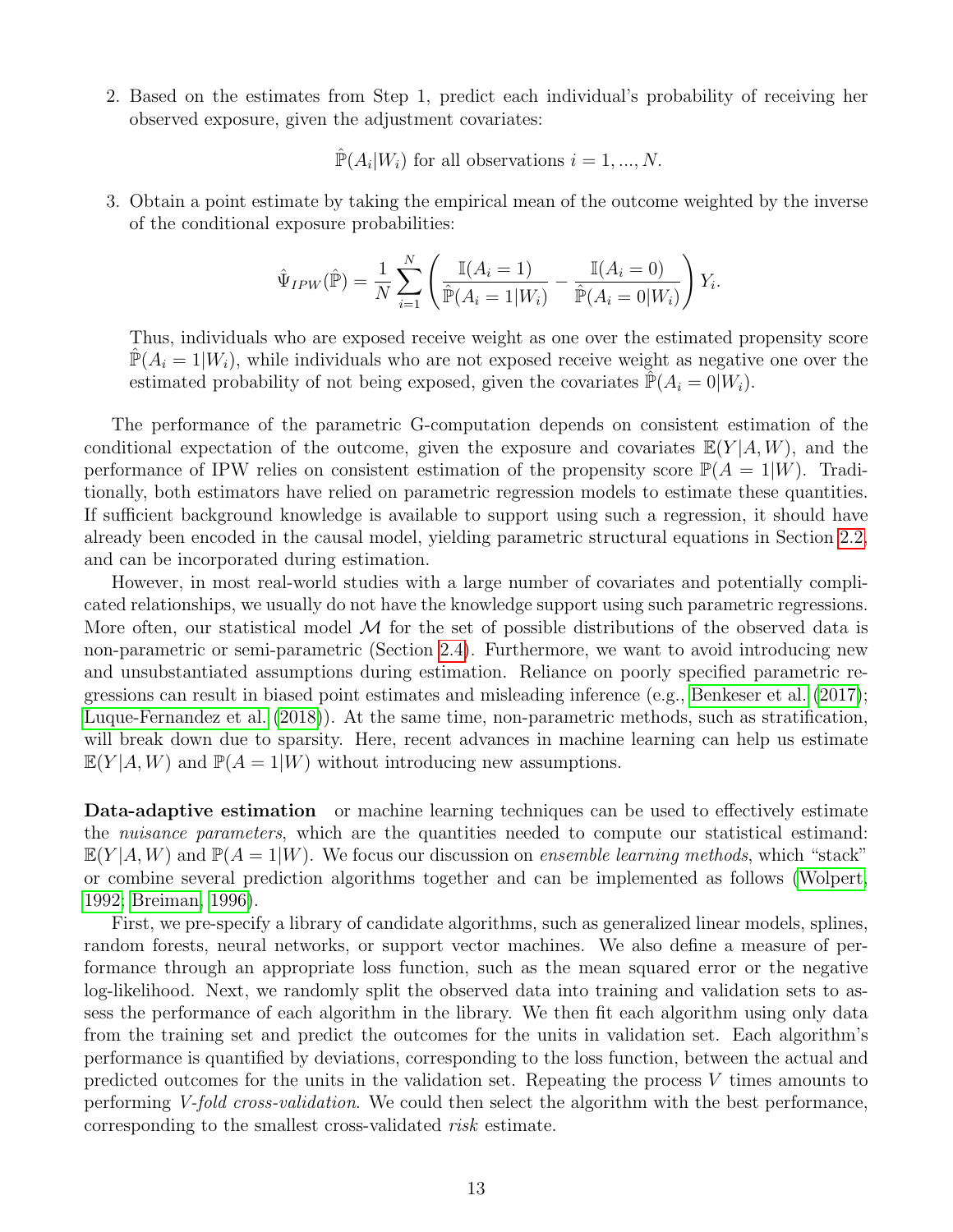This procedure, called Discrete Super Learner [\(van der Laan et al., 2007\)](#page-25-0), effectively sets up a competition between the algorithms specified in the library, and selects the one with the best performance. It naturally follows then that Discrete Super Learner can only perform as well as the best performing algorithm specified in its library. The full Super Learner algorithm improves upon its discrete version by taking a weighted combination of the algorithm-specific predictions to create a new prediction algorithm. We refer the reader to [Polley et al.](#page-22-6) [\(2011\)](#page-22-6) for further discussion of Super Learner and its properties and to [Naimi and Balzer](#page-21-9) [\(2018\)](#page-21-9) for worked examples and R code. The algorithm is available in the SuperLearner package in R [\(Polley et al., 2018\)](#page-22-7).

The goal of Super Learner is to do the best possible job, according to the specified loss function, of predicting the outcome Y, given the exposure A and covariates  $W$ , or predicting the exposure A, given the covariates W. As a result, Super Learner-based estimators of the nuisance parameters  $\mathbb{E}(Y|A, W)$  or  $\mathbb{P}(A = 1|W)$  have the wrong bias-variance tradeoff for our statistical estimand  $\Psi(\mathbb{P})$ . which is a single number as opposed to a whole prediction function. TMLE, discussed next, provides one way to integrate data-adaptive algorithms, such as Super Learner, and still obtain the best possible bias-variance tradeoff for the statistical estimand of interest. Indeed, a particular appeal of the Targeted Learning framework is the use of flexible estimation methods to respect the statistical model, which is often non-parametric, and to minimize the risk of bias due to regression model misspecification.

Targeted Maximum Likelihood Estimation (TMLE) provides a general approach to constructing semi-parametric, efficient, substitution estimators [\(van der Laan and Rubin, 2006;](#page-25-4) [van der](#page-25-1) [Laan and Rose, 2011;](#page-25-1) [Petersen et al., 2014\)](#page-22-8). Here, we provide a very brief overview and refer the reader to [Schuler and Rose](#page-24-4) [\(2017\)](#page-24-4) for a thorough introduction to the algorithm, which is available in the tmle, ltmle, and drtmle packages in R [\(Gruber and van der Laan, 2012;](#page-19-8) [Lendle et al., 2017;](#page-20-8) [Benkeser et al., 2017\)](#page-18-5). To implement TMLE for the G-computation identifiability result  $\Psi(\mathbb{P})$ , given in Equation [4,](#page-9-1) we take the following steps.

First, we use Super Learner provide an initial estimator of the conditional mean outcome, given the exposure and covariates  $\mathbb{E}^0(Y|A,W)$ . Next, we "target" this initial estimator using information from the propensity score  $\mathbb{P}(A=1|W)$ , also estimated with Super Learner. Informally, this targeting step can be thought of as a second chance to control confounding and serves to reduce statistical bias for the  $\Psi(\mathbb{P})$ . We denote the updated estimator of the conditional mean outcome as  $\mathbb{E}^1(Y|A, W)$  and use it to obtain targeted predictions of the outcome setting the exposures of interest, but keeping the covariates the same:  $\mathbb{E}^1(Y_i|A_i=1, W_i)$  and  $\mathbb{E}^1(Y_i|A_i=0, W_i)$  for all observations  $i=1,\ldots,N$ . Finally, we obtain a point estimate by taking the average difference in these targeted predictions.

$$
\hat{\Psi}_{TMLE}(\hat{\mathbb{P}}) = \frac{1}{N} \sum_{i=1}^{N} \left[ \hat{\mathbb{E}}^{1}(Y_i | A_i = 1, W_i) - \hat{\mathbb{E}}^{1}(Y_i | A_i = 0, W_i) \right].
$$

TMLE's updating step also serves to endow the algorithm with a number of theoretical properties, which often translate into superior performance in finite samples. First, under regularity and empirical process conditions detailed in [van der Laan and Rose](#page-25-1) [\(2011\)](#page-25-1), TMLE follows the Central Limit Theorem and thus the normal distribution can be used for constructing 95% confidence intervals and hypothesis testing, even if machine learning is used for estimation of the nuisance parameters  $\mathbb{E}(Y|A, W)$  or  $\mathbb{P}(A = 1|W)$ . Furthermore, the estimator is *double robust* in that it will be consistent if either  $\mathbb{E}(Y|A, W)$  or  $\mathbb{P}(A = 1|W)$  is consistently estimated. Collaborative TMLE further improves upon this robustness result [\(van der Laan and Gruber, 2010;](#page-24-5) [Gruber and van der](#page-19-9) [Laan, 2015\)](#page-19-9). Finally, if both nuisance parameters are estimated consistently and at fast enough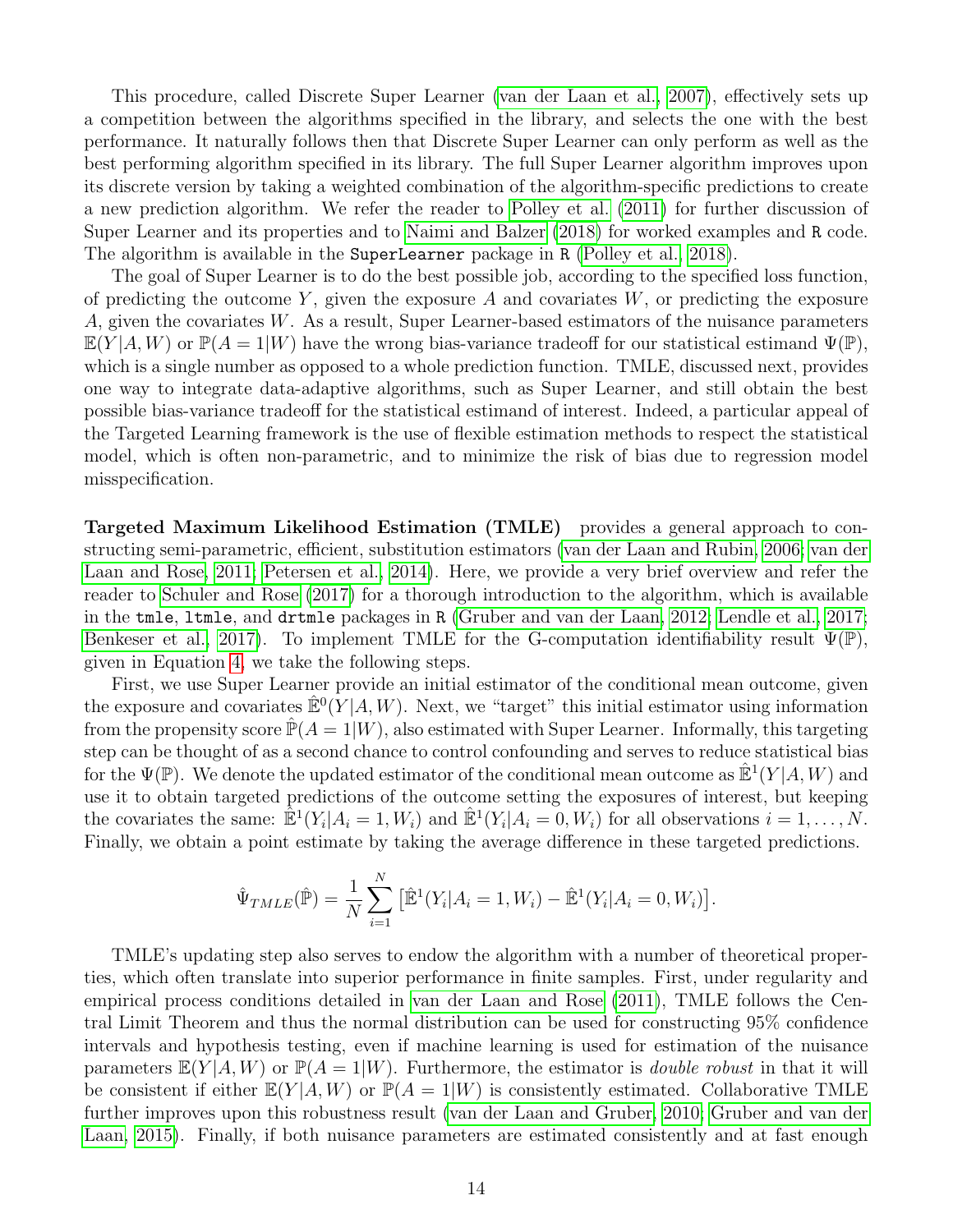rates, the estimator will be locally efficient and in large samples attain the minimal variance in a semi-parametric statistical model. We refer the reader to [Kennedy](#page-20-9) [\(2017\)](#page-20-9) for an introduction to semi-parametric, efficiency theory.

Finally, we note that there is nothing inherent in the TMLE algorithm that demands the use of Super Learner. However, its implementation with machine learning algorithms avoids introducing new unsubstantiated assumptions during estimation and improve our chances for consistent results. Again, relying on misspecified parametric regressions can induce statistical bias and yield misleading statistical inference.

#### 2.7 Interpretation of Results

The final step of the Roadmap is to interpret our results. We have seen that the causal inference framework clearly delineates the assumptions made from domain knowledge (Section [2.2\)](#page-2-0) from the ones desired for identifiability (Section [2.5\)](#page-7-1). In other words, this framework ensures that the assumptions needed to augment the statistical results with a causal interpretation are made explicit. In this regard, [Petersen and van der Laan](#page-22-0) [\(2014\)](#page-22-0) argue for a hierarchy of interpretations with "increasing strength of assumptions". First, we always have a statistical interpretation as an estimate of the difference in the expected outcome between exposed and unexposed units with the same covariate values, standardized over the covariate distribution in the population. We can also interpret  $\hat{\Psi}(\hat{\mathbb{P}})$  as an estimate of the marginal difference in the expected outcome associated with the exposure, after controlling for measured confounding. To interpret our estimates causally, we need the identifiability assumptions (Section [2.5\)](#page-7-1) to hold in the original causal model (Section [2.2\)](#page-2-0). If either graphs in Figure [4](#page-9-0) represented the true causal structure that generated our data and the positivity assumption held, then we could interpret  $\Psi(\mathbb{P})$  as the average treatment effect or for a binary outcome the causal risk difference.

Now, recall that the counterfactual outcomes were derived through intervening on the causal model (Section [2.3\)](#page-5-0). The selected intervention should match our underlying scientific question (Section [2.1\)](#page-1-0) and does not have to correspond to a feasible or realistic intervention. If the identifiability assumptions (Section [2.5\)](#page-7-1) held and the intervention could be conceivably implemented in the real world, then we could further interpret  $\Psi(\mathbb{P})$  as an estimate of the intervention's impact if it had been implemented in the population of interest. Finally, if the identifiability assumptions were met and the intervention implemented perfectly in a study sample, whose characteristics exactly matched those of our population and who were fully measured, then we could interpret  $\Psi(\mathbb{P})$  as replicating the results of the randomized trial of interest. We note this hierarchy represents a divergence from the Target Trial framework of Hernán and Robins [\(2006\)](#page-19-10), who suggest causal inference with observational data can be thought of as "emulating" a randomized trial.

In our running example, the causal model shown in Figure [1](#page-3-0) represents our knowledge of the data generating process; there are measured  $(W_1, W_2)$  as well as unmeasured U common causes of the exposure  $A$  and the outcome  $Y$ . Thus, the lack of identifiability prevents any interpretation as a causal effect or further along the hierarchy. Thus, we can interpret a point estimate of  $\Psi(\mathbb{P})$ as the difference in the probability of HIV RNA viral suppression associated with pregnancy after controlling for the measured demographic and clinical confounders.

## 3 Conclusion

The objective of statistical analyses is to make inferences about the data generating process underlying a randomized trial or an observational study. In practice, statistical inference is concerned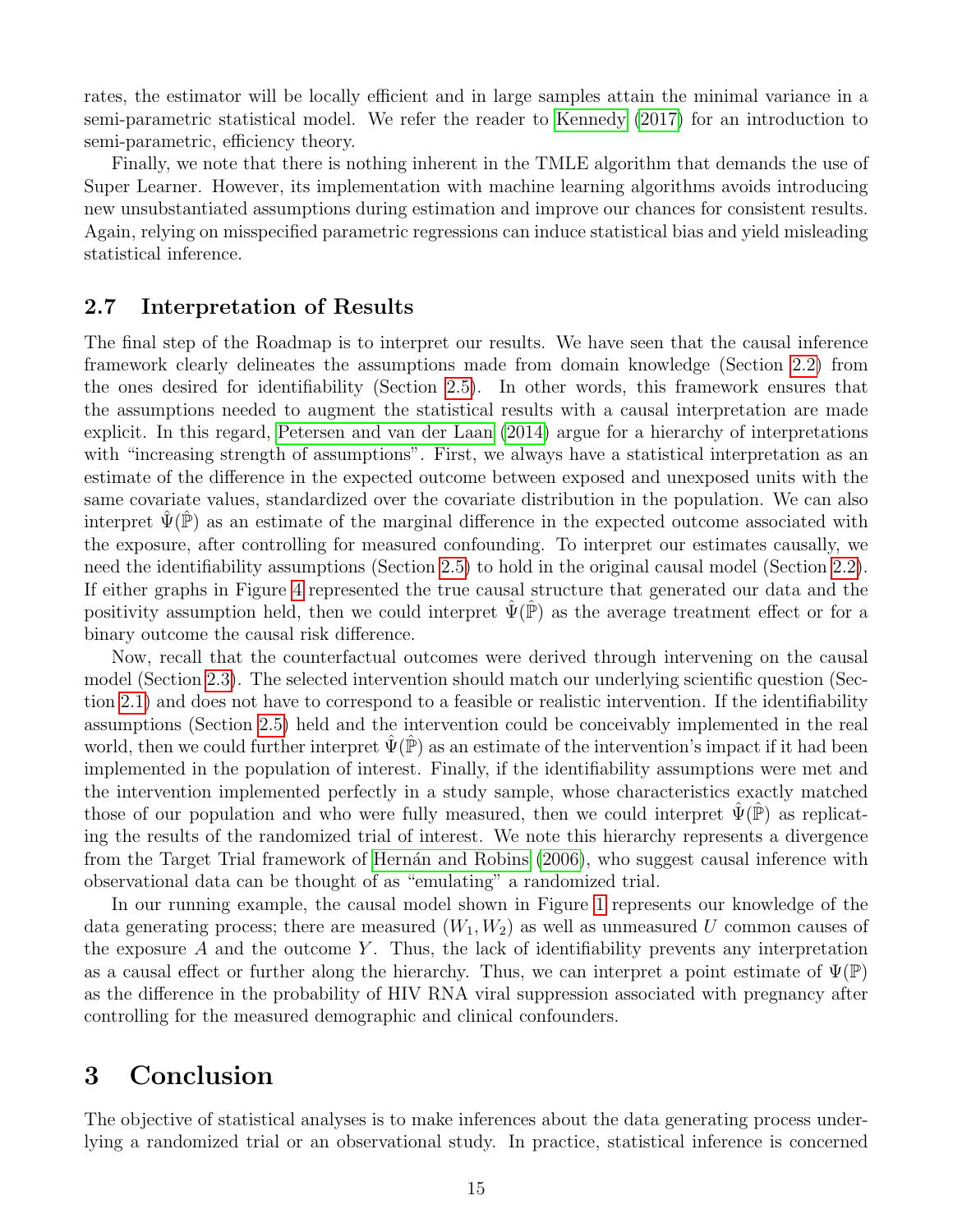with purely data-driven tasks, such as prediction, estimation and hypothesis testing. In recent decades, the advent of causal inference has triggered a shift in focus, particularly within the data analysis community, toward a territory that has traditionally evaded statistical reach: the causal mechanism underlying a data generating process. Statistical inference relies on patterns present in the observed data, such as correlation, and therefore is unable, alone, to answer questions of causal nature [\(Pearl, 2010;](#page-22-9) [Pearl et al., 2016\)](#page-22-1). Nonetheless, questions about cause and effect are of prime importance in all fields including Data Science [\(Pearl, 2018;](#page-22-10) Hernán et al., 2018).

We have presented an overview of one framework for causal inference. We emphasized how the Causal Roadmap helps ensure consistency and transparency between the imperfect nature of real world data, and the complexity associated with questions of causal nature. Of course, this work serves only as a primer to causal inference in Data Science, and we have only presented the fundamental concepts and tools in the causal inference arsenal.

Indeed, this framework can be extended to richer and more complicated questions. For instance, our running example for average treatment effect only focused on a single exposure at a single time point. However, as demonstrated in [Tran et al.](#page-24-1) [\(2016\)](#page-24-1); [Kreif et al.](#page-20-4) [\(2017\)](#page-20-4), the Causal Roadmap can also handle multiple intervention nodes with time-dependent confounding. Other recent avenues of research in causal inference are discussed in the Appendix.

As a final note, a Data Scientist may debate the usefulness of applying the causal inference machinery to her own research. We hope to have clarified that if appropriately followed, the Causal Roadmap forces us to think carefully about the goal of our research, the context in which data were collected, and to explicitly define and justify any assumptions. It is our belief that conforming to the rigors of this causal inference framework will improve the quality and reproducibility of all scientific endeavors that rely on real data to understand how nature works.

# Appendix

Here, we briefly highlight some extensions to more advanced settings. For each, we provide a broad definition and a few examples with citations to some relevant works.

1. Marginal structural models provide a summary of how the distribution of the counterfactual outcome changes as a function of the exposure and possibly pre-exposure covariates [\(Robins, 1999;](#page-23-10) [Robins et al., 2000;](#page-23-5) [Bodnar et al., 2004;](#page-18-4) [Neugebauer and van der Laan, 2007;](#page-21-10) [Robins and Hern´an, 2009;](#page-23-3) [Petersen and van der Laan, 2011;](#page-22-11) [Zheng et al., 2016\)](#page-25-9). Marginal structural models are another way to define our target causal parameter and especially useful when the exposure is continuous or has many levels.

Examples: [Robins et al.](#page-23-5) [\(2000\)](#page-23-5) specified a logistic regression model to summarize the doseresponse relation for the cumulative effect of zidovudine (AZT) treatment on the counterfactual risk of having undetectable HIV RNA levels among HIV-positive patients. For a time-to-event outcome, [Cole et al.](#page-18-7) [\(2012\)](#page-18-7) used a Cox proportional hazard model to summarize the association between treatment initiation and the counterfactual hazard of incident AIDS or death among persons living with HIV.

2. Longitudinal exposures, corresponding to interventions on multiple treatment nodes, allow us to assess the cumulative effect of an exposure or exposures over time [\(Robins et al., 2000;](#page-23-5) [Bang and Robins, 2005;](#page-18-8) Robins and Hernán, 2009; [Petersen and van der Laan, 2011;](#page-22-11) [van der](#page-24-6) [Laan and Gruber, 2012;](#page-24-6) [Westreich et al., 2012;](#page-25-6) [Petersen et al., 2014\)](#page-22-8). Examining the effects of longitudinal exposures is complicated by time-dependent confounding, when a covariate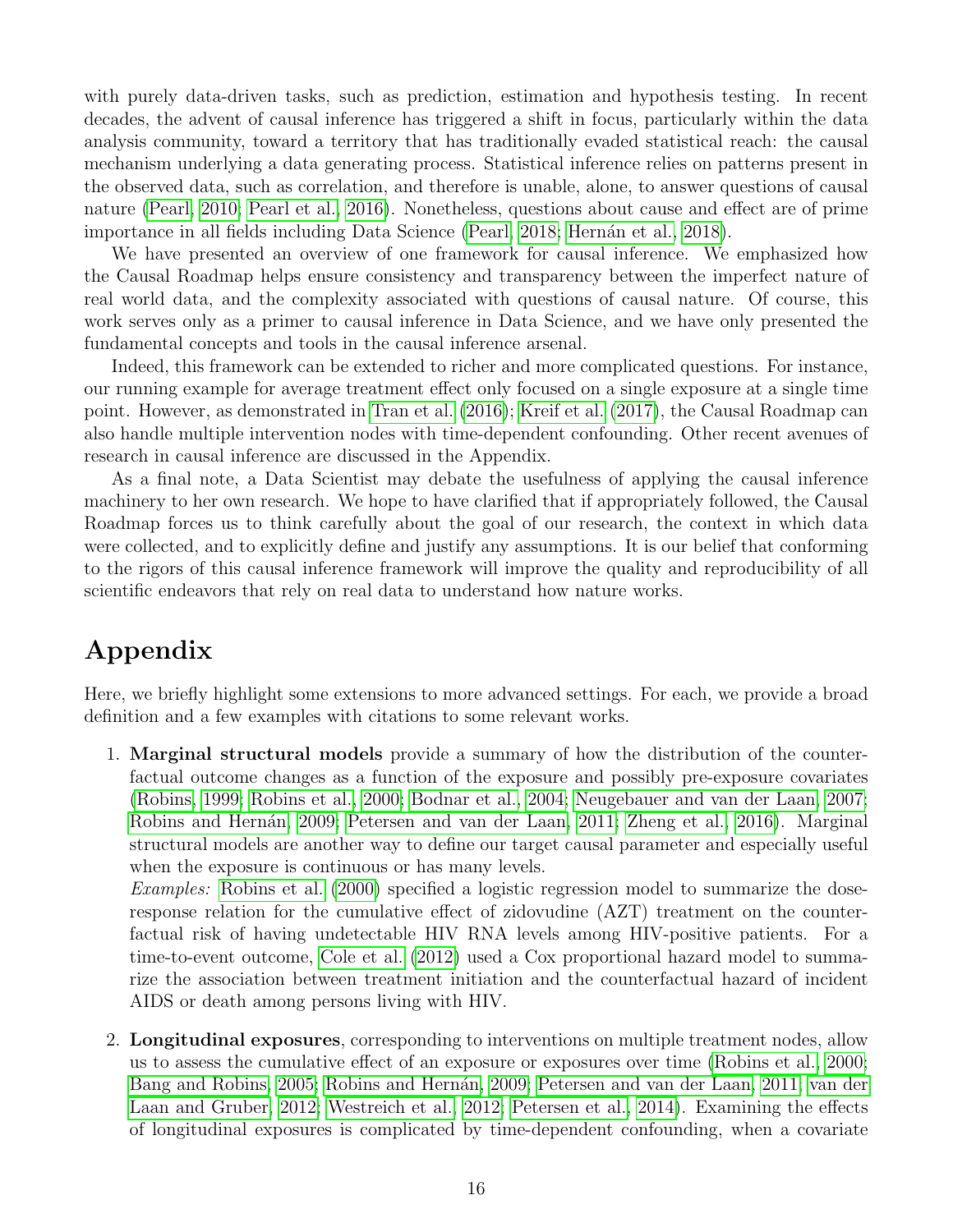is affected by a prior treatment and confounds a future treatment. In these settings, causal frameworks have been especially useful for identifying the appropriate adjustment sets and thereby statistical analysis.

Examples: [Schnitzer et al.](#page-24-7) [\(2014\)](#page-24-7) sought to assess the effect of breastfeeding duration on gastrointestinal infections among new borns, while [Decker et al.](#page-18-9) [\(2014\)](#page-18-9) investigated the effects of sustained physical activity and diet interventions on adolescent obesity.

- 3. Effect mediation refers to a general class of causal questions seeking to distinguish an exposure's direct effect on the outcome from its indirect effect through an intermediate variable [\(Robins and Rotnitzky, 1992;](#page-23-11) [Pearl, 2001;](#page-22-12) [Petersen et al., 2006;](#page-22-13) [van der Laan and Petersen,](#page-24-8) [2008;](#page-24-8) [VanderWeele, 2009;](#page-25-10) [Imai et al., 2010;](#page-20-6) [Zheng and van der Laan, 2012;](#page-25-11) [Tran et al., 2016\)](#page-24-1). There are several types of direct and indirect effects. For example, the controlled direct effect refers to the contrast between the expected counterfactual outcomes under two levels of the exposure, but when the mediator is fixed at a constant level. The natural direct effect, also called the pure direct effect, refers to the contrast between the expected counterfactual outcomes under two levels of the exposure, but when the mediator remains at its counterfactual level under the reference value of the exposure. Indirect effects can be defined analogously. Examples: [Naimi et al.](#page-21-11) [\(2016\)](#page-21-11) examined the disparity in infant mortality due to race that would remain if all mothers breastfeed prior to hospital discharge. More recently, [Rudolph](#page-24-9) [et al.](#page-24-9) [\(2018\)](#page-24-9) investigated how the impact of neighborhood disadvantage on adolescent substance use was mediated by school and peer environment.
- 4. Dynamic treatment regimes are personalized rules for assigning the exposure or treatment as a function of an individual's covariate history [\(Murphy, 2003;](#page-21-12) Hernán et al., 2006; [van der](#page-24-10) [Laan and Petersen, 2007;](#page-24-10) [Kitahata et al., 2009;](#page-20-11) Hernán and Robins, 2009; [Cain et al., 2010;](#page-18-10) [Kreif et al., 2017\)](#page-20-4). They are also called "adaptive treatment strategies" and "individualized treatment rules". Static interventions, which assign a single level of the exposure to all individuals regardless of their covariate values, can be considered a special case of dynamic interventions.

Examples: [Cain et al.](#page-18-10) [\(2010\)](#page-18-10) and [Young et al.](#page-25-5) [\(2011\)](#page-25-5) both considered CD4-based thresholds for initiating antiretroviral therapy and their impact on mortality among persons living with HIV. Recently, [Kreif et al.](#page-20-4) [\(2017\)](#page-20-4) compared static and dynamic regimes to understand the optimal timing and level of nutritional support for children in a pediatric intensive care unit.

5. Stochastic interventions aim to change or shift the distribution of the exposure [\(Korb et al.,](#page-20-12) [2004;](#page-20-12) [Taubman et al., 2009;](#page-24-3) [Cain et al., 2010;](#page-18-10) Díaz and van der Laan, 2012, [2013b;](#page-19-13) [Rudolph](#page-24-11) [et al., 2017\)](#page-24-11). Stochastic interventions are especially useful when the exposure of interest can not be directly manipulated and can help alleviate violations to the positivity assumption. Deterministic interventions, which assign a given level of the exposure with probability one, can be considered a special case of stochastic interventions.

Examples: Díaz and van der Laan  $(2012)$  asked what is the impact of a policy encouraging more exercise, according to health and socioeconomic factors, on mortality in a population of older adults? [Danaei et al.](#page-18-11) [\(2013\)](#page-18-11) examined the impact of various lifestyle interventions, such as eating at least 2 servings of whole grain per day, on the risk of type 2 diabetes in women.

6. Clustered data occur when there is dependence or correlation between individuals within some grouping, such as a clinic, school, neighborhood, or community. Such correlation can arise from shared cluster-level factors, including the exposure, and from social or biological interactions between individuals with a cluster [\(Halloran and Struchiner, 1991,](#page-19-14) [1995;](#page-19-15) [Oakes,](#page-21-13)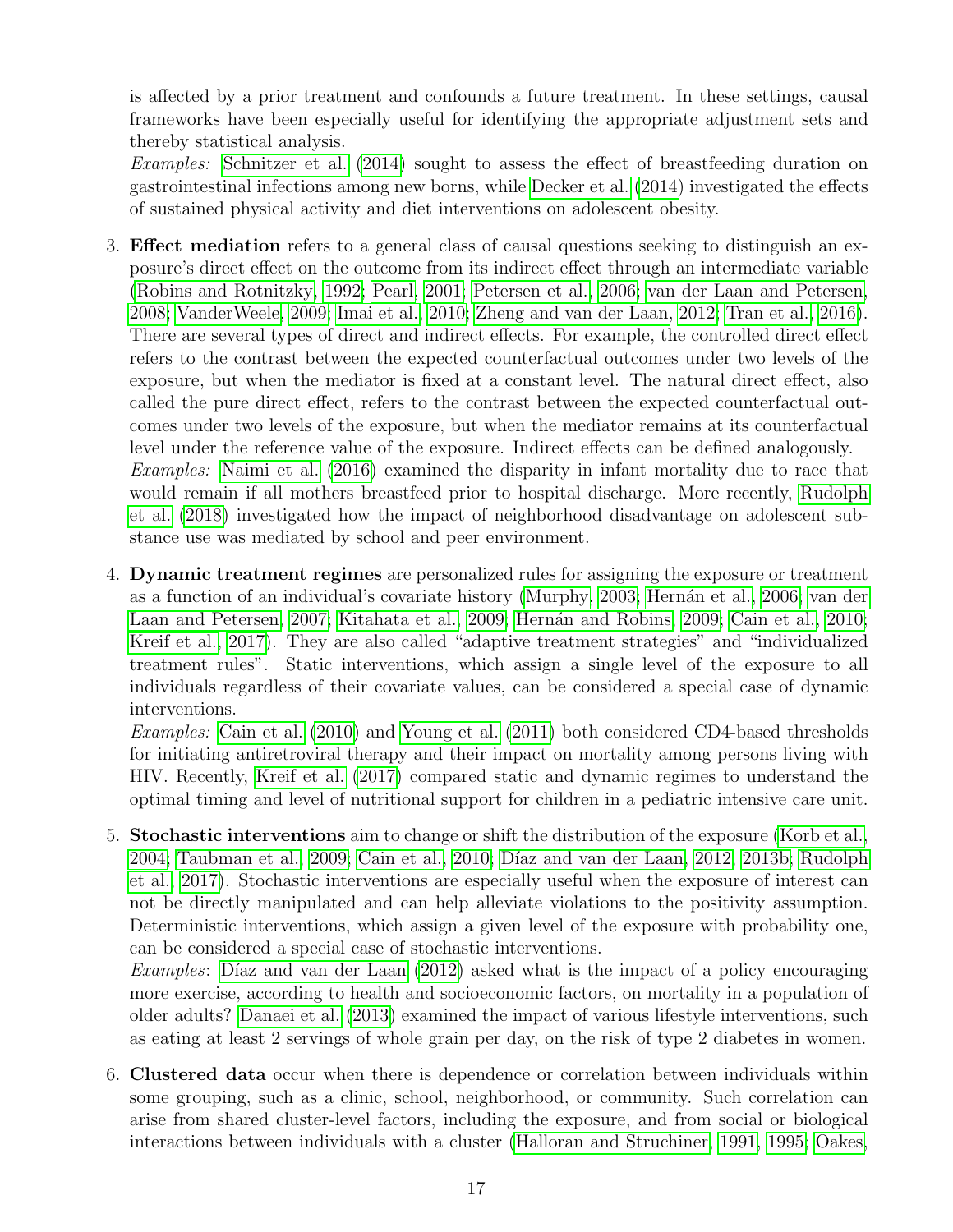[2004;](#page-21-13) [Tchetgen Tchetgen and VanderWeele, 2012;](#page-24-12) [van der Laan, 2014;](#page-24-13) [Schnitzer et al., 2014;](#page-24-7) [Prague et al., 2016;](#page-23-12) [Balzer et al., 2018;](#page-18-12) [Morozova et al., 2018;](#page-21-14) [Buchanan et al., 2018\)](#page-18-13). This dependence must be accounted when specifying the causal model and often demands relaxing the stable unit treatment value assumption, which prohibits one unit's exposure from impacting another's outcome [\(Rubin, 1978\)](#page-23-13).

Examples: [Balzer et al.](#page-18-12) [\(2018\)](#page-18-12) examined the impact of household socioeconomic status, a cluster-level variable, on the risk of failing to test for HIV. Likewise, [Buchanan et al.](#page-18-13) [\(2018\)](#page-18-13) investigated both the individual and disseminated effects of a network-randomized intervention among people who inject drugs.

- 7. Missing data, censoring, and losses to follow up can all be treated as additional intervention nodes in a given causal framework [\(Robins et al., 2000,](#page-23-5) [1994;](#page-23-6) [Scharfstein et al., 1999;](#page-24-2) [Daniel et al., 2012;](#page-18-2) [Mohan et al., 2013;](#page-21-4) [Balzer et al., 2017\)](#page-17-1). Thereby, we can treat missing data as a causal inference problem - as opposed to causal inference as a missing data. Examples: When estimating the effect of iron supplementation during pregnancy on anemia at delivery, [Bodnar et al.](#page-18-4) [\(2004\)](#page-18-4) used inverse probability of censoring weights to adjust for the measured ways in which the women who were censored could differ from those who were not. Likewise, [Petersen et al.](#page-22-3) [\(2017\)](#page-22-3) estimated the probability of HIV RNA viral suppression over time among a closed cohort of HIV-infected adults, under a hypothetical intervention to prevent censoring and ensure complete viral load measurement.
- 8. Transportability, a subset of generalizability, aims to apply the effect for a given sample to a different population or setting [\(Cole and Stuart, 2010;](#page-18-14) [Stuart et al., 2011;](#page-24-14) Hernán and [VanderWeele, 2011;](#page-19-16) [Petersen, 2011;](#page-22-14) [Bareinboim and Pearl, 2013;](#page-18-15) [Pearl, 2015;](#page-22-15) [Lesko et al.,](#page-21-15) [2017;](#page-21-15) [Balzer, 2017\)](#page-17-3).

Examples: [Rudolph and van der Laan](#page-23-14) [\(2017\)](#page-23-14) examined whether the reduction in school dropout observed in the Moving to Opportunity trial was consistent between Boston and Los Angeles. Recently, [Hong et al.](#page-20-13) [\(2018\)](#page-20-13) investigated whether the reductions in cardiovascular risk from rosuvastatin as observed in the JUPITER trial would also have been observed in the UK population who were trial eligible.

# References

- <span id="page-17-0"></span>J. Ahern. Start with the "C-word," follow the roadmap for causal inference. American Journal of Public Health, 108(5):621, 2018.
- <span id="page-17-3"></span>L. Balzer. "All generalizations are dangerous, even this one." - Alexandre Dumas [Commentary]. Epidemiology, 28(4):562–566, 2017.
- <span id="page-17-2"></span>L. Balzer, M. Petersen, and M. van der Laan. Tutorial for causal inference. In P. Buhlmann, P. Drineas, M. Kane, and M. van der Laan, editors, Handbook of Big Data. Chapman & Hall/CRC, 2016.
- <span id="page-17-1"></span>L. Balzer, J. Schwab, M. van der Laan, and M. Petersen. Evaluation of progress towards the UNAIDS 90-90-90 HIV care cascade: A description of statistical methods used in an interim analysis of the intervention communities in the SEARCH study. Technical Report 357, University of California at Berkeley, 2017. URL <http://biostats.bepress.com/ucbbiostat/paper357/>. http://biostats.bepress.com/ucbbiostat/paper357/.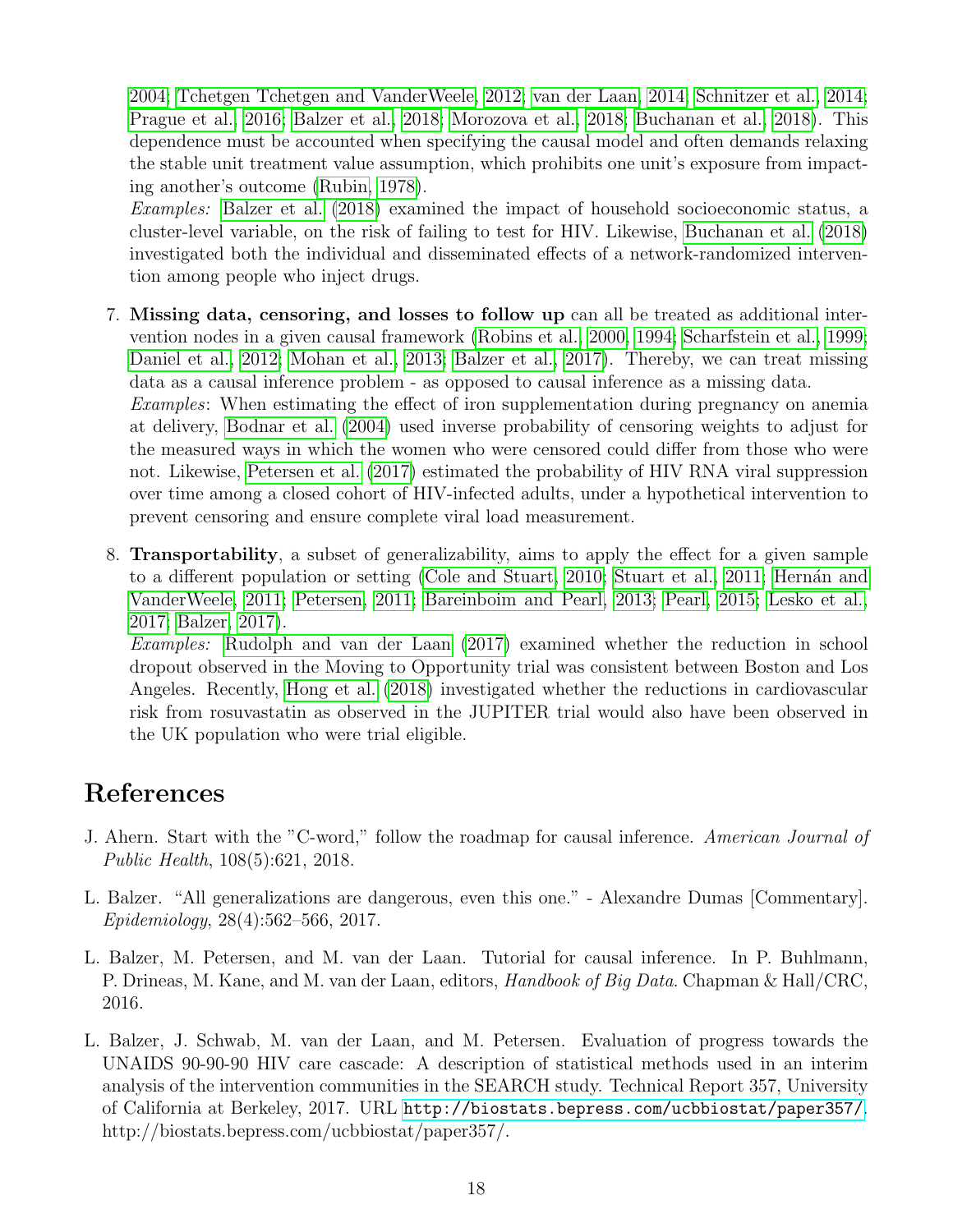- <span id="page-18-12"></span>L. Balzer, W. Zheng, M. van der Laan, M. Petersen, and the SEARCH Collaboration. A new approach to hierarchical data analysis: Targeted maximum likelihood estimation for the causal effect of a cluster-level exposure. Stat Meth Med Res, OnlineFirst, 2018.
- <span id="page-18-8"></span>H. Bang and J. Robins. Doubly robust estimation in missing data and causal inference models. Biometrics, 61:962–972, 2005.
- <span id="page-18-15"></span>E. Bareinboim and J. Pearl. A general algorithm for deciding transportability of experimental results. Journal of Causal Inference, 1(1):107–134, 2013. doi: 10.1515/jci-2012-0004.
- <span id="page-18-5"></span>D. Benkeser, M. Carone, M. van der Laan, and P. Gilbert. Doubly robust nonparametric inference on the average treatment effect. Biometrika, 104(4):863–880, 2017.
- <span id="page-18-4"></span>L. Bodnar, M. Davidian, A. Siega-Riz, and A. Tsiatis. Marginal Structural Models for Analyzing Causal Effects of Time-dependent Treatments: An Application in Perinatal Epidemiology. American Journal of Epidemiology, 159(10):926–934, 2004.
- <span id="page-18-6"></span>L. Breiman. Stacked regressions. Machine Learning, 24:49–64, 1996.
- <span id="page-18-13"></span>A. Buchanan, S. Vermund, S. Friedman, and D. Spiegelman. Assessing individual and disseminated effects in network-randomized studies. Am J Epidemiol,  $187(11):2449-2459$ , 2018.
- <span id="page-18-10"></span>L. Cain, J. Robins, E. Lanoy, R. Logan, D. Costagliola, and M. Hernán. When to start treatment? A systematic approach to the comparison of dynamic regimes using observational data. The International Journal of Biostatistics, 6(2):Article 18, 2010.
- <span id="page-18-3"></span>S. Cole and M. Hernán. Constructing inverse probability weights for marginal structural models. American Journal of Epidemiology, 168(6):656–664, 2008.
- <span id="page-18-14"></span>S. Cole and E. Stuart. Generalizing evidence from randomized clinical trials to target populations: the ACTG 320 Trial. American Journal of Epidemiology, 172(1):107–115, 2010. doi: 10.1093/ aje/kwq084.
- <span id="page-18-7"></span>S. Cole, M. Hudgens, P. Tien, K. Anastos, L. Kingsley, J. Chmiel, and L. Jacobson. Marginal structural models for case-cohort study designs to estimate the association of antiretroviral therapy initiation with incident AIDS or death. Am J Epidemiol,  $175(5)$ :381–390, 2012.
- <span id="page-18-11"></span>G. Danaei, A. Pan, F. Hu, and M. Hernán. Hypothetical midlife interventions in women and risk of type 2 diabetes. Epidemiol, 24(1):122–128, 2013.
- <span id="page-18-2"></span>R. Daniel, M. Kenward, S. Cousens, and B. De Stavola. Using causal diagrams to guide analysis in missing data problems. Stat Meth Med Res, 21(3):243–256, 2012.
- <span id="page-18-1"></span>A. Dawid. Causal inference without counterfactuals. Journal of the American Statistical Association, 95(450):407–424, 2000.
- <span id="page-18-9"></span>A. Decker, A. Hubbard, C. Crespi, E. Seto, and M. Wang. Semiparametric estimation of the impacts of longitudinal interventions on adolescent obesity using targeted maximum-likelihood: Accessible estimation with the ltmle package. Journal of Causal Inference, 2(1):95–108, 2014.
- <span id="page-18-0"></span>R. Descartes. Discours de la Méthode Pour bien conduire sa raison, et chercher la vérité dans les sciences. Leiden, Netherlands, 1637.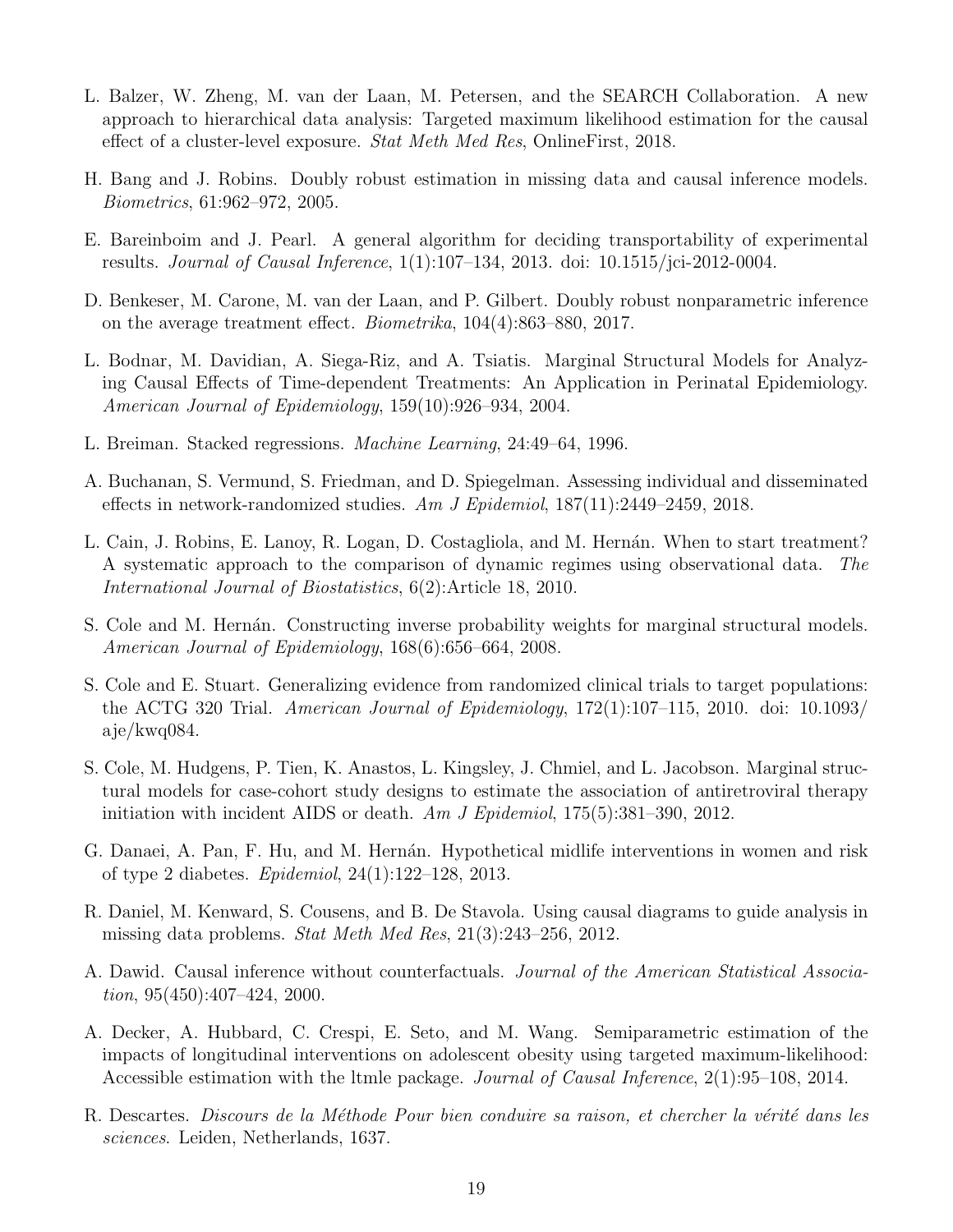- <span id="page-19-12"></span>I. Díaz and M. van der Laan. Population intervention causal effects based on stochastic interventions. Biometrics, 68(2):541–549, 2012.
- <span id="page-19-7"></span>I. Díaz and M. van der Laan. Sensitivity analysis for causal inference under unmeasured confounding and measurement error problems. Int J Biostat, 9:149–160, 2013a.
- <span id="page-19-13"></span>I. Díaz and M. van der Laan. Assessing the causal effect of policies: An example using stochastic interventions. *Int J Biostat*,  $9(2):161-174$ ,  $2013b$ .
- <span id="page-19-4"></span>O. Duncan. Introduction to Structural Equation Models. Academic Press, New York, 1975.
- <span id="page-19-3"></span>A. Goldberger. Structural equation models in the social sciences. Econometrica: Journal of the Econometric Society, 40:979–1001, 1972.
- <span id="page-19-8"></span>S. Gruber and M. van der Laan. tmle: An R package for targeted maximum likelihood estimation. Journal of Statistical Software, 51(13):1–35, 2012. doi: 10.18637/jss.v051.i13.
- <span id="page-19-9"></span>S. Gruber and M. van der Laan. Consistent causal effect estimation under dual misspecification and implications for confounder selection procedures. Stat Methods Med Res, 24(6):1003–1008, 2015. PMID: 22368176.
- <span id="page-19-14"></span>M. Halloran and C. Struchiner. Study designs for dependent happenings. Epidemiology, 2:331–338, 1991.
- <span id="page-19-15"></span>M. Halloran and C. Struchiner. Causal inference in infectious diseases. Epidemiology, 6(2):142–151, 1995.
- <span id="page-19-0"></span>J. Heckman and E. Vytlacil. Econometric evaluation of social programs, part I: causal models, structural models and econometric policy evaluation. Handbook of Econometrics, pages 4779– 4874, 2007.
- <span id="page-19-5"></span>M. Hernán. Invited commentary: hypothetical interventions to define causal effects–afterthought or prerequisite? Am J Epidemiol,  $162(7)$ :618–620, 2005.
- <span id="page-19-2"></span>M. Hernán. The C-word: Scientific euphemisms do not improve causal inference from observational data. American Journal of Public Health, 108(5):616–619, 2018.
- <span id="page-19-10"></span>M. Hernán and J. Robins. Estimating causal effects from epidemiological data. J Epidemiol Community Health, 60(7):578–586, 2006.
- <span id="page-19-11"></span>M. Hernán and J. Robins. Comment on: Early versus deferred antiretroviral therapy for HIV on survival. New England Journal of Medicine, 361(8):823–824, 2009.
- <span id="page-19-1"></span>M. Hernán and J. Robins. Using big data to emulate a target trial when a randomized trial is not available. American Journal of Epidemiology, 183(8):758–764, 2016.
- <span id="page-19-16"></span>M. Hernán and T. VanderWeele. Compound treatments and transportability of causal inference. Epidemiology, 22:368–377, 2011.
- <span id="page-19-6"></span>M. Hernán, S. Hernández-Díaz, and J. Robins. A structural approach to selection bias. Epidemi- $\omega$ logy, 15(5):615–625, 2004.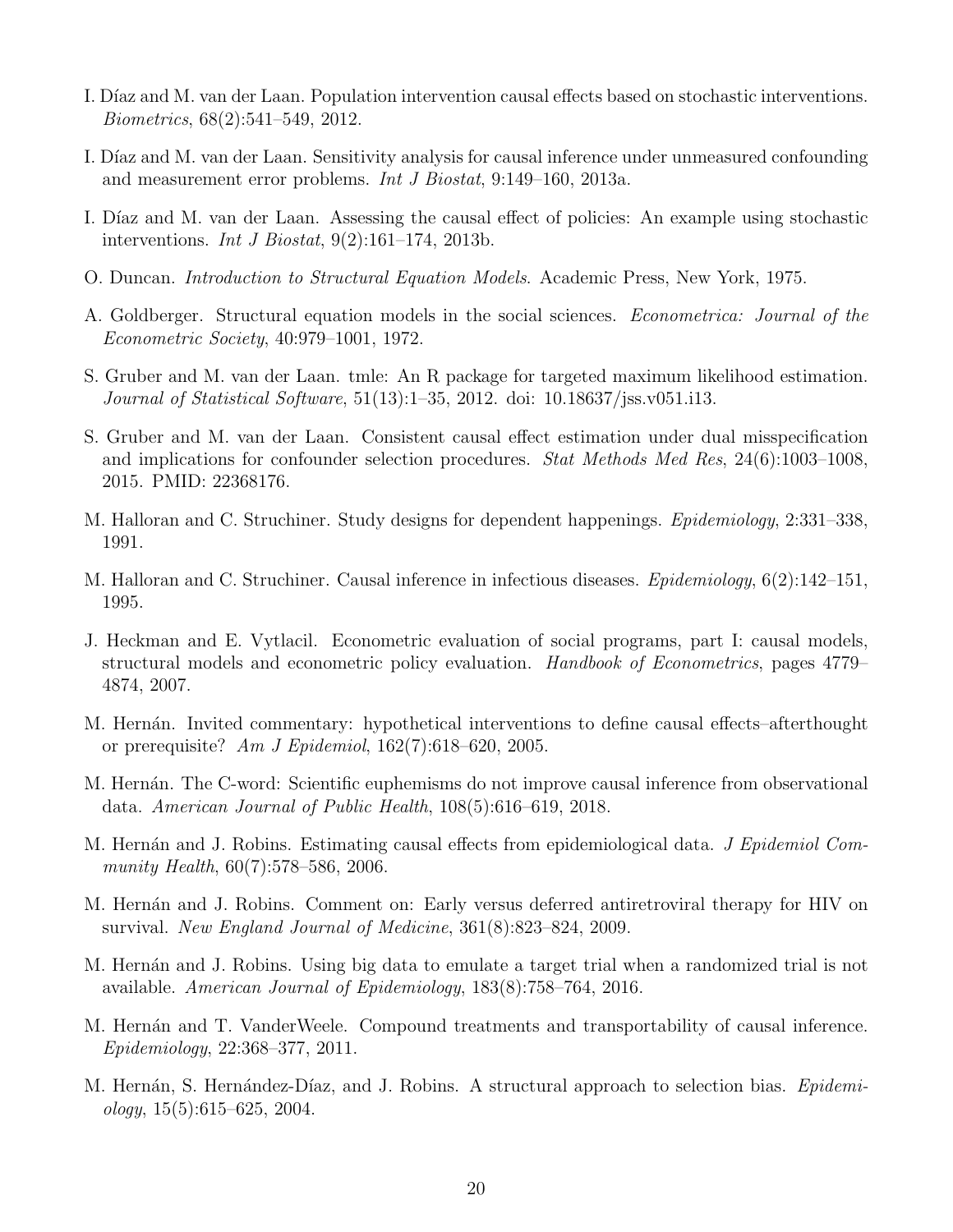- <span id="page-20-10"></span>M. Hernán, E. Lanoy, D. Costagliola, and J. Robins. Comparison of dynamic treatment regimes via inverse probability weighting. Basic & Clinical Pharmacology & Toxicology,  $98(3):237-242$ , 2006.
- <span id="page-20-2"></span>M. Hernán, A. Alonso, R. Logan, F. Grodstein, K. Michels, W. Willett, J. Manson, and J. Robins. Observational studies analyzed like randomized experiments: an application to postmenopausal hormone therapy and coronary heart disease. *Epidemiology*, 19:766–779, 2008.
- <span id="page-20-0"></span>M. Hernán, J. Hsu, and B. Healy. Data science is science's second chance to get causal inference right: A classification of data science tasks. Technical report, arXiv, 2018. URL [https://arxiv.](https://arxiv.org/abs/1804.10846) [org/abs/1804.10846](https://arxiv.org/abs/1804.10846). https://arxiv.org/abs/1804.10846.
- <span id="page-20-5"></span>S. Hernández-Díaz, E. Schisterman, and M. Hernán. The birth weight "paradox" uncovered?  $Am$ J Epidemiol, 164(11):1115–1120, 206.
- <span id="page-20-3"></span>P. Holland. Statistics and causal inference. Journal of the American Statistical Association, 81 (396):945–960, 1986.
- <span id="page-20-13"></span>J. Hong, M. Jonsson Funk, R. LoCasale, S. Dempster, S. Cole, M. Webster-Clark, J. Edwards, and T. Sturmer. Generalizing randomized clinical trial results: Implementation and challenges related to missing data in the target population. Am J Epidemiol,  $184(4):817-827z$ , 2018.
- <span id="page-20-7"></span>D. Horvitz and D. Thompson. A generalization of sampling without replacement from a finite universe. Journal of the American Statistical Association, 47:663–685, 1952. doi: 10.2307/2280784.
- <span id="page-20-6"></span>K. Imai, L. Keele, and T. Yamamoto. Identification, inference, and sensitivity analysis for causal mediation effects. Statistical Science, 25:51–71, 2010.
- <span id="page-20-1"></span>Joint United Nations Programme on HIV/AIDS (UNAIDS). The gap report. Geneva, Switzerland, 2014.
- <span id="page-20-9"></span>E. Kennedy. Semiparametric theory. Technical report, arXiv, 2017. URL [https://arxiv.org/](https://arxiv.org/abs/1709.06418v1) [abs/1709.06418v1](https://arxiv.org/abs/1709.06418v1). https://arxiv.org/abs/1709.06418v1.
- <span id="page-20-11"></span>M. Kitahata, S. Gange, A. Abraham, B. Merriman, M. Saag, A. Justice, et al. Effect of early versus deferred antiretroviral therapy for HIV on survival. New England Journal of Medicine, 360(18): 1815–1826, 2009.
- <span id="page-20-12"></span>K. Korb, L. Hope, A. Nicholson, and K. Axnick. Varieties of causal intervention. In C. Zhang, H. Guesgen, and W. Yeap, editors, PRICAI 2004: Trends in Artificial Intelligence, volume 3157 of Lecture Notes in Computer Science, pages 322–331. Springer, Heidelberg, Germany, 2004.
- <span id="page-20-4"></span>N. Kreif, L. Tran, R. Grieve, B. De Stavola, R. Tasker, and M. Petersen. Estimating the comparative effectiveness of feeding interventions in the pediatric intensive careunit: A demonstration of longitudinal targeted maximum likelihood estimation. American Journal of Epidemiology, 186 (12):1370–1379, 2017.
- <span id="page-20-8"></span>S. Lendle, J. Schwab, M. Petersen, and M. van der Laan. ltmle: An R package implementing targeted minimum loss-based estimation for longitudinal data. Journal of Statistical Software, 81  $(1):1-21, 2017.$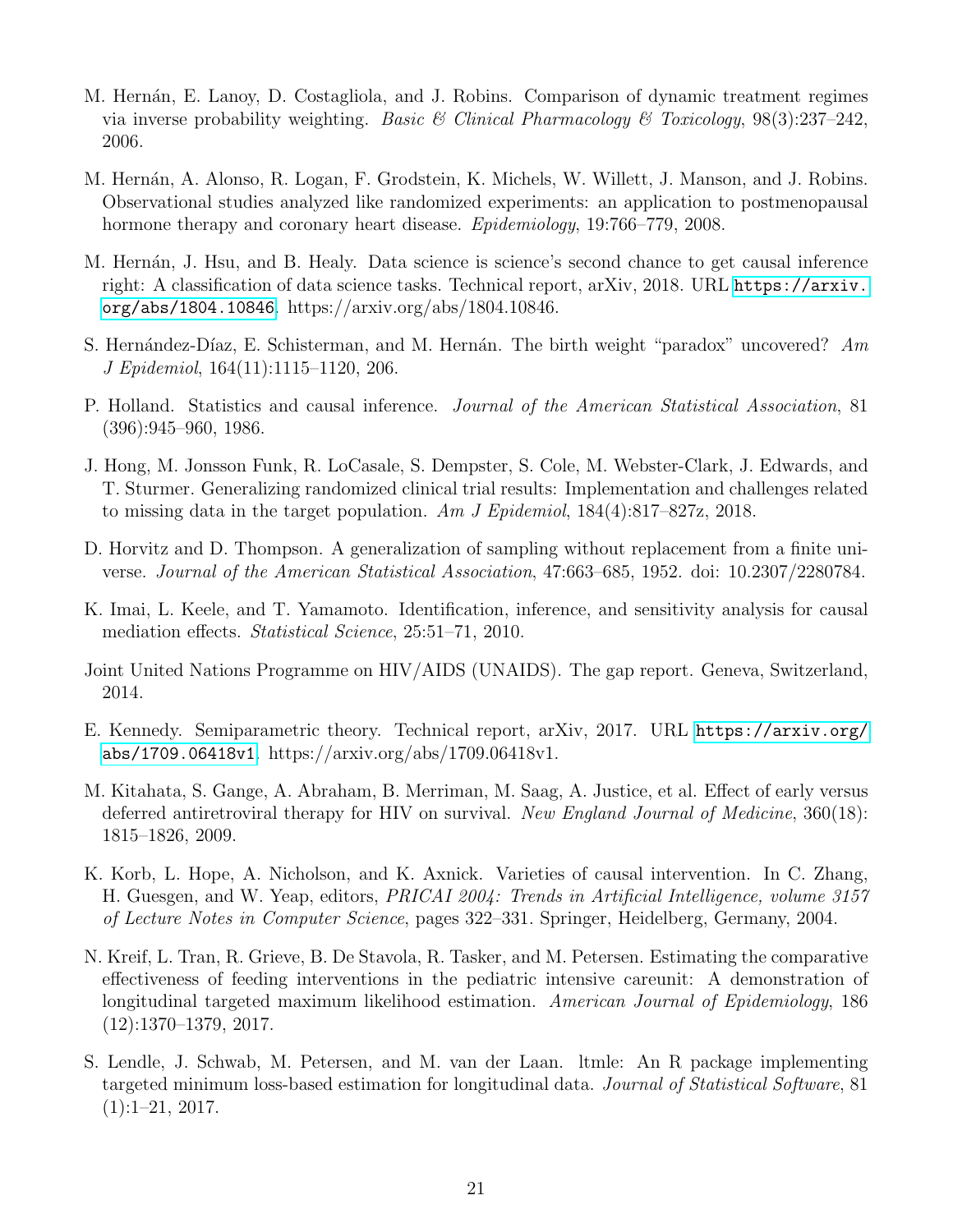- <span id="page-21-15"></span>C. Lesko, A. Buchanan, D. Westreich, J. Edwards, M. Hudgens, and S. Cole. Generalizing study results: a potential outcomes perspective. Epidemiology, 28(4):553–561, 2017.
- <span id="page-21-2"></span>R. Little and D. Rubin. Causal effects in clinical and epidemiological studies via potential outcomes: concepts and analytical approaches. Annual Revue of Public Health, 21:121–145, 2000.
- <span id="page-21-8"></span>M. Luque-Fernandez, A. Belot, L. Valeri, G. Cerulli, C. Maringe, and B. Rachet. Data-adaptive estimation for double-robust methods in population-based cancer epidemiology: Risk differences for lung cancer mortality by emergency presentation. American Journal of Epidemiology, 187(4): 871–878, 2018.
- <span id="page-21-7"></span>G. Marcus and E. Davis. Eight (no, nine!) problems with big data. The New York Times, 2014. URL [http://www.nytimes.com/2014/04/07/opinion/eight-no-nine-problems-with-big-data.](http://www.nytimes.com/2014/04/07/opinion/eight-no-nine-problems-with-big-data.html) [html](http://www.nytimes.com/2014/04/07/opinion/eight-no-nine-problems-with-big-data.html).
- <span id="page-21-6"></span>L. Messer, J. Oakes, and S. Mason. Effects of socioeconomic and racial residential segregation on preterm birth: a cautionary tale of structural confounding. American Journal of Epidemiology, 171:664–673, 2010.
- <span id="page-21-4"></span>K. Mohan, J. Pearl, and J. Tian. Graphical models for inference with missing data. In C. J. C. Burges, L. Bottou, M. Welling, Z. Ghahramani, and K. Q. Weinberger, editors, Advances in Neural Information Processing Systems 26, pages 1277–1285. Curran Associates, Inc., 2013. URL [http://papers.nips.cc/paper/](http://papers.nips.cc/paper/4899-graphical-models-for-inference-with-missing-data.pdf) [4899-graphical-models-for-inference-with-missing-data.pdf](http://papers.nips.cc/paper/4899-graphical-models-for-inference-with-missing-data.pdf).
- <span id="page-21-14"></span>O. Morozova, T. Cohen, and F. Crawford. Risk ratios for contagious outcomes. J. R. Soc. Interface, 15(20170696), 2018.
- <span id="page-21-12"></span>S. Murphy. Optimal dynamic treatment regimes. J R Stat Soc Ser B, 65(2):331–355, 2003.
- <span id="page-21-9"></span>A. Naimi and L. Balzer. Stacked generalization: An introduction to super learning. European Journal of Epidemiology, pages 459–464, 2018.
- <span id="page-21-11"></span>A. Naimi, M. Schnitzer, E. Moodie, and L. Bodnar. Mediation analysis for health disparities research. Am J Epidemiol2016, 184(4):315–324, 2016.
- <span id="page-21-10"></span>R. Neugebauer and M. J. van der Laan. Nonparametric causal effects based on marginal structural models. Journal of Statistical Planning and Inference, 137(2):419–434, 2007.
- <span id="page-21-0"></span>J. Neyman. Sur les applications de la theorie des probabilites aux experiences agricoles: Essai des principes (In Polish). English translation by D.M. Dabrowska and T.P. Speed (1990). Statistical Science, 5:465–480, 1923.
- <span id="page-21-13"></span>J. Oakes. The (mis)estimation of neighborhood effects: causal inference for a practicable social epidemiology (with discussion). Soc Sci Med,  $58(10):1929-1952$ , 2004. PMID: 15020009.
- <span id="page-21-3"></span>J. Pearl. Probabilistic Reasoning in Intelligent Systems. Morgan Kaufmann, San Mateo, CA, 1988.
- <span id="page-21-5"></span>J. Pearl. Causal diagrams for empirical research. Biometrika, 82:669–710, 1995. doi: 10.1093/ biomet/82.4.669.
- <span id="page-21-1"></span>J. Pearl. Causality: Models, Reasoning and Inference. Cambridge University Press, New York, 2000. Second ed., 2009.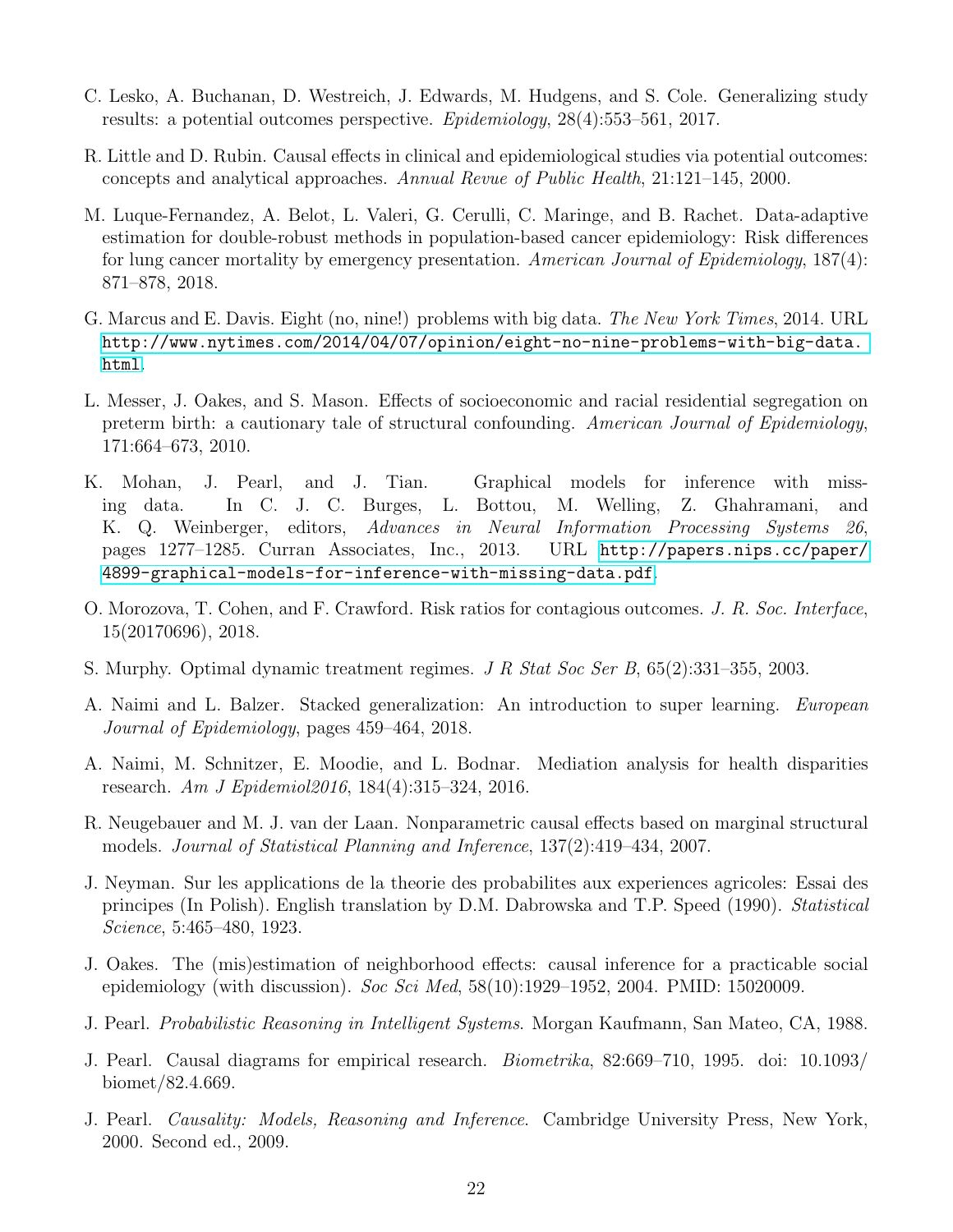- <span id="page-22-12"></span>J. Pearl. Direct and indirect effects. In Proceedings of the Seventeenth Conference on Uncertainty in Artificial Intelligence, pages 411–420, San Francisco, 2001. Morgan Kaufmann.
- <span id="page-22-9"></span>J. Pearl. An introduction to causal inference. The International Journal of Biostatistics, 6(2): Article 7, 2010.
- <span id="page-22-15"></span>J. Pearl. Generalizing experimental findings. Journal of Causal Inference, 3(2):259–266, 2015.
- <span id="page-22-10"></span>J. Pearl. The seven tools of causal inference with reflections on machine learning. Technical Report R-481, UCLA, 2018.
- <span id="page-22-1"></span>J. Pearl, M. Glymour, and N. Jewell. *Causal inference in statistics: a primer*. John Wiley and Sons Ltd, Chichester, West Sussex, UK, 2016.
- <span id="page-22-14"></span>M. Petersen. Compound treatments, transportability, and the structural causal model: the power and simplicity of causal graphs. Epidemiology, 22:378–381, 2011.
- <span id="page-22-5"></span>M. Petersen and L. Balzer. Introduction to causal inference. UC Berkeley. www.ucbbiostat.com/labs, Aug 2014.
- <span id="page-22-11"></span>M. Petersen and M. van der Laan. Case Study: Longitudinal HIV Cohort Data. In M. van der Laan and S. Rose, editors, Targeted Learning: Causal Inference for Observational and Experimental Data. Springer, New York Dordrecht Heidelberg London, 2011.
- <span id="page-22-0"></span>M. Petersen and M. van der Laan. Causal models and learning from data: Integrating causal modeling and statistical estimation. Epidemiology, 25(3):418–426, 2014.
- <span id="page-22-13"></span>M. Petersen, S. Sinisi, and M. van der Laan. Estimation of direct causal effects. Epidemiology, 17  $(3):276-284, 2006.$
- <span id="page-22-4"></span>M. Petersen, K. Porter, S. Gruber, Y. Wang, and M. van der Laan. Diagnosing and responding to violations in the positivity assumption. *Statistical Methods in Medical Research*,  $21(1):31-54$ , 2012. doi: 10.1177/0962280210386207.
- <span id="page-22-8"></span>M. Petersen, J. Schwab, S. Gruber, N. Blaser, M. Schomaker, and M. van der Laan. Targeted maximum likelihood estimation for dynamic and static longitudinal marginal structural working models. Journal of Causal Inference, 2(2), 2014. doi: 10.1515/jci-2013-0007.
- <span id="page-22-2"></span>M. Petersen, E. LeDell, J. Schwab, V. Sarovar, R. Gross, N. Reynolds, et al. Super learner analysis of electronic adherence data improves viral prediction and may provide strategies for selective HIV RNA monitoring. J Acquir Immune Defic Syndr, 69(1):109–118, 2015.
- <span id="page-22-3"></span>M. Petersen, L. Balzer, D. Kwarsiima, N. Sang, et al. Association of implementation of a universal testing and treatment intervention with HIV diagnosis, receipt of antiretroviral therapy, and viral suppression among adults in East Africa.  $JAMA$ ,  $317(21):2196-2206$ ,  $2017$ . doi:  $10.1001/jama$ . 2017.5705.
- <span id="page-22-6"></span>E. Polley, S. Rose, and M. van der Laan. Super Learner. In M. van der Laan and S. Rose, editors, Targeted Learning: Causal Inference for Observational and Experimental Data. Springer, New York Dordrecht Heidelberg London, 2011.
- <span id="page-22-7"></span>E. Polley, E. LeDell, C. Kennedy, and M. van der Laan. SuperLearner: Super Learner Prediction, 2018. URL <https://CRAN.R-project.org/package=SuperLearner>. R package version 2.0-24.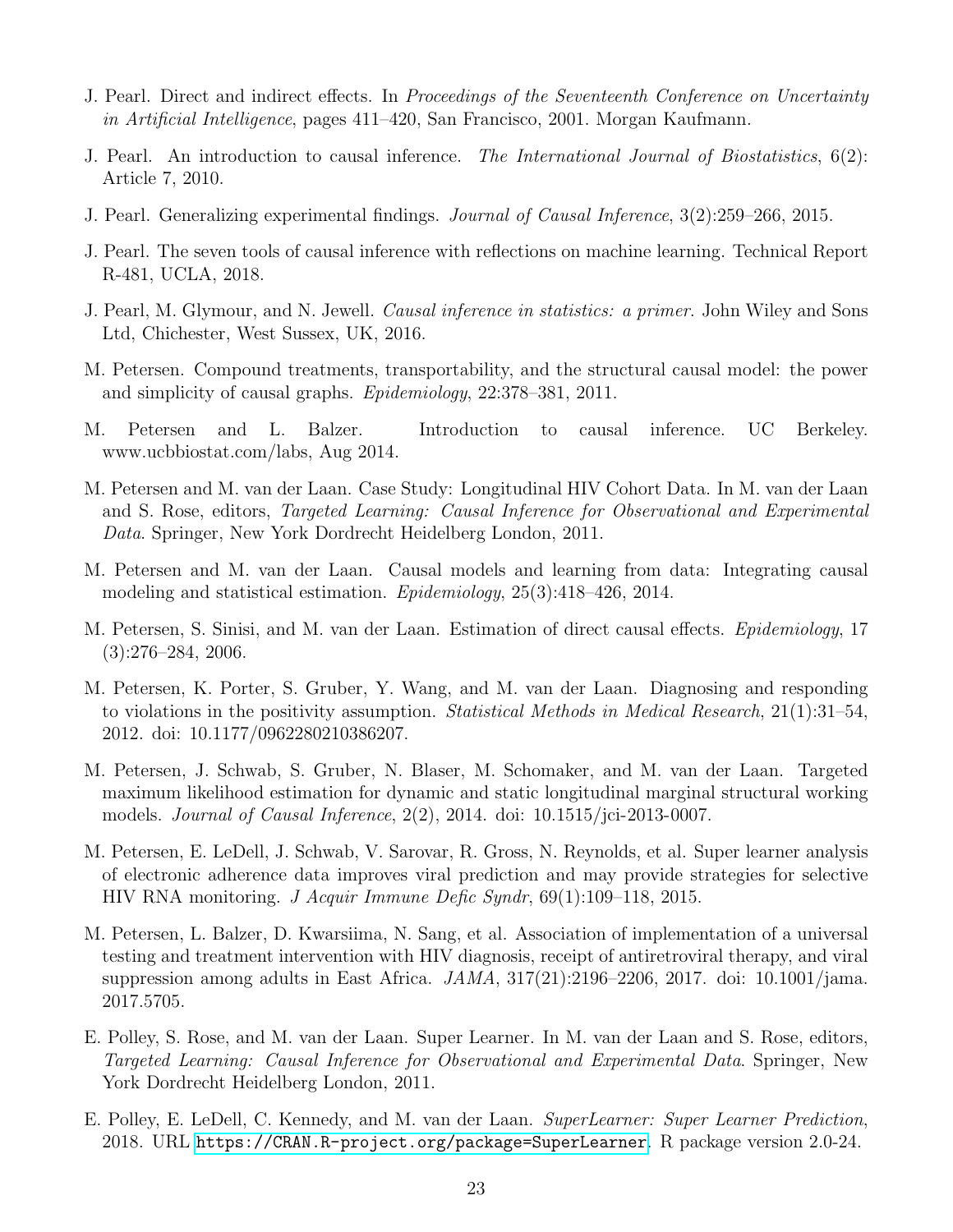- <span id="page-23-12"></span>M. Prague, R. Wang, A. Stephens, E. Tchetgen Tchetgen, and V. De Gruttola. Accounting for interactions and complex inter-subject dependency in estimating treatment effect in cluster-randomized trials with missing outcomes. Biometrics, 72(4):1066–1077, 2016. doi: 10.1111/biom.12519.
- <span id="page-23-4"></span>T. Richardson and J. Robins. Single world intervention graphs (SWIGs): A unification of the counterfactual and graphical approaches to causality. Working paper number 128, Center for Statistics and the Social Sciences University of Washington, 2013.
- <span id="page-23-1"></span>J. Robins. A new approach to causal inference in mortality studies with sustained exposure periods– application to control of the healthy worker survivor effect. Mathematical Modelling, 7:1393–1512, 1986. doi: 10.1016/0270-0255(86)90088-6.
- <span id="page-23-10"></span>J. Robins. Association, Causation, and Marginal Structural Models. Synthese, 121(1-2):151–179, 1999.
- <span id="page-23-3"></span>J. Robins and M. Hernán. Estimation of the causal effects of time-varying exposures. In G. Fitzmaurice, M. Davidian, G. Verbeke, and G. Molenberghs, editors, Longitudinal Data Analysis, chapter 23. Chapman & Hall/CRC, Boca Raton, FL, 2009.
- <span id="page-23-11"></span>J. Robins and A. Rotnitzky. Recovery of information and adjustment for dependent censoring using surrogate markers. In N. Jewell, K. Dietz, and V. Farewell, editors, AIDS Epidemiology - Methodological Issues, Boston, 1992. Birkhäuser.
- <span id="page-23-6"></span>J. Robins, A. Rotnitzky, and L. Zhao. Estimation of regression coefficients when some regressors are not always observed. Journal of the American Statistical Association, 89:846–866, 1994. doi: 10.2307/2290910.
- <span id="page-23-8"></span>J. Robins, A. Rotnitzky, and D. Scharfstein. Sensitivity analysis for selection bias and unmeasured confounding in missing data and causal inference models. In M. Halloran and D. Berry, editors, Statistical Models in Epidemiology: The Environment and Clinical Trials. Springer, New York, 1999.
- <span id="page-23-5"></span>J. Robins, M. Hernán, and B. Brumback. Marginal structural models and causal inference in epidemiology.  $Epidemiology$ ,  $11(5):550-560$ , 2000.
- <span id="page-23-7"></span>S. Rose. Big data and the future. Significance, 9(4):47–48, 2012.
- <span id="page-23-9"></span>P. Rosenbaum and D. Rubin. The central role of the propensity score in observational studies. Biometrika, 70:41–55, 1983.
- <span id="page-23-0"></span>D. Rubin. Estimating causal effects of treatments in randomized and nonrandomized studies. Journal of Educational Psychology, 66(5):688–701, 1974. doi: 10.1037/h0037350.
- <span id="page-23-13"></span>D. B. Rubin. Bayesian inference for causal effects: the role of randomization. Ann Stat, 6:34–58, 1978.
- <span id="page-23-2"></span>D. B. Rubin. Comment: Neyman (1923) and causal inference in experiments and observational studies. Statistical Science, 5(4):472–480, 1990.
- <span id="page-23-14"></span>K. Rudolph and M. van der Laan. Robust estimation of encouragement-design intervention effects transported across sites. J R Stat Soc Ser B,  $79(5):1509-1525$ , 2017.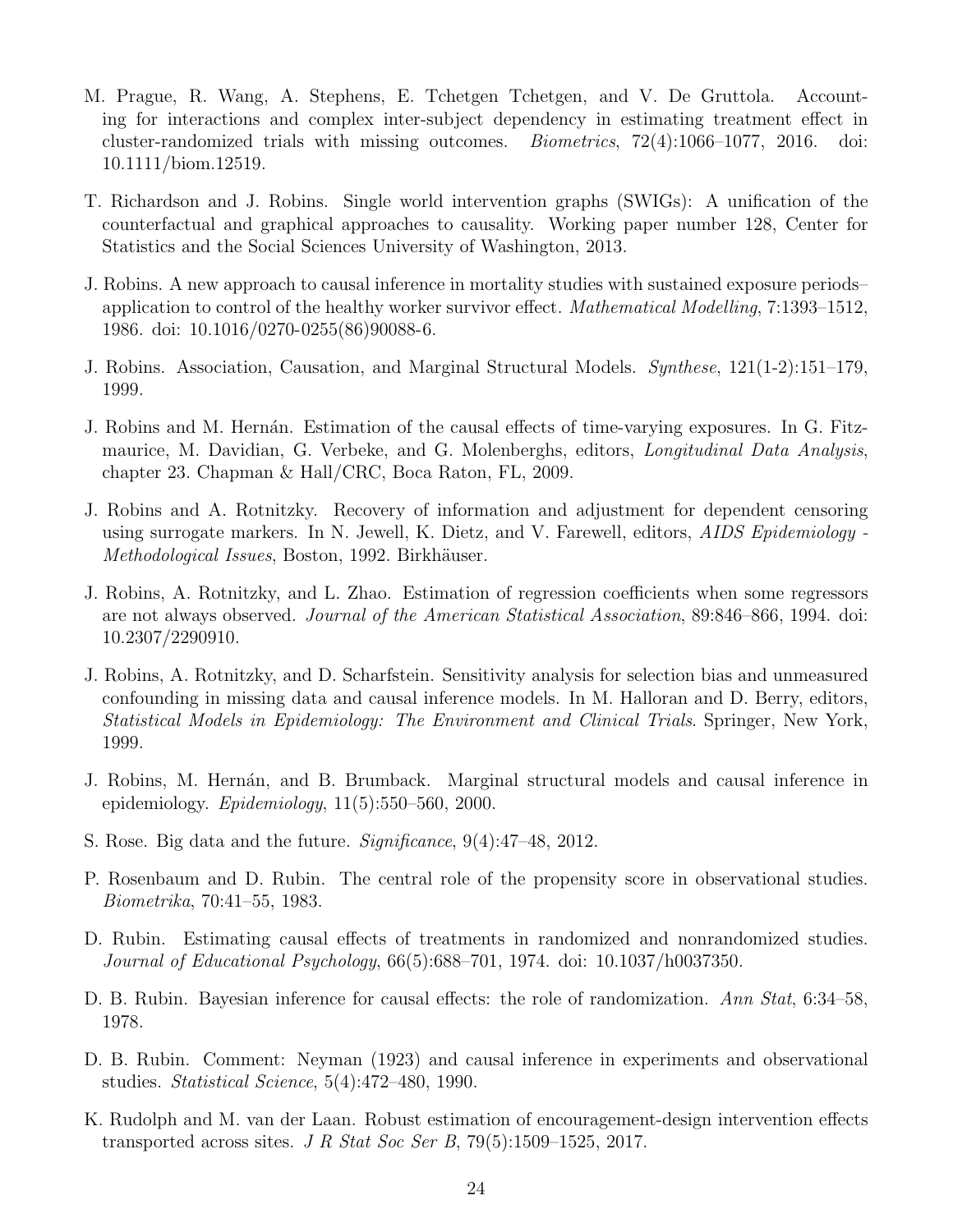- <span id="page-24-11"></span>K. Rudolph, O. Sofrygin, W. Zheng, and M. van der Laan. Robust and flexible estimation of stochastic mediation effects: a proposed method and example in a randomized trial setting. Epidemiologic Methods, 7, 07 2017.
- <span id="page-24-9"></span>K. Rudolph, D. Goin, D. Paksarian, R. Crowder, K. Merikangas, and E. Stuart. Causal mediation analysis with observational data: Considerations and illustration examining mechanisms linking neighborhood poverty to adolescent substance use. Am J Epidemiol, Epub Ahead of Print, 2018.
- <span id="page-24-2"></span>D. Scharfstein, A. Rotnitzky, and J. Robins. Adjusting for Nonignorable Drop-Out Using Semiparametric Nonresponse Models (with Rejoiner). Journal of the American Statistical Association, 94 (448):1096–1120 (1135–1146), 1999. doi: 10.2307/2669930.
- <span id="page-24-7"></span>M. Schnitzer, M. van der Laan, E. Moodie, and R. Platt. Effect of breastfeeding on gastrointestinal infection in infants: a targeted maximum likelihood approach for clustered longitudinal data. Annals of Applied Statistics, 8(2):703–725, 2014.
- <span id="page-24-4"></span>M. Schuler and S. Rose. Targeted maximum likelihood estimation for causal inference in observational studies. American Journal of Epidemiology, 185(1):65–73, 2017.
- <span id="page-24-0"></span>P. Spirtes, C. Glymour, and R. Scheines. Causation, Prediction and Search. Number 81 in Lecture Notes in Statistics. Springer-Verlag, New York/Berlin, 1993.
- <span id="page-24-14"></span>E. Stuart, S. Cole, C. Bradshaw, and P. Leaf. The use of propensity scores to assess the generalizability of results from randomized trials. Journal of the Royal Statistical Society: Series A, 174 (Part 2):369–386, 2011. doi: 10.1111/j.1467-985X.2010.00673.x.
- <span id="page-24-3"></span>S. Taubman, J. Robins, M. Mittleman, and M. Hernán. Intervening on risk factors for coronary heart disease: an application of the parametric G-formula. International Journal of Epidemiology, 38(6):1599–1611, 2009.
- <span id="page-24-12"></span>E. Tchetgen Tchetgen and T. VanderWeele. On causal inference in the presence of interference. Stat Meth Med Res, 21(1):55–75, 2012.
- <span id="page-24-1"></span>L. Tran, C. Yiannoutsos, B. Musick, K. Wools-Kaloustian, A. Siika, S. Kimaiyo, M. van der Laan, and M. Petersen. Evaluating the impact of a HIV low-risk express care task-shifting program: A case study of the targeted learning roadmap. Epidemiologic Methods, 5(1):69–91, 2016.
- <span id="page-24-13"></span>M. van der Laan. Causal inference for a population of causally connected units. Journal of Causal Inference, 0(0):1–62, 2014. doi: 10.1515/jci-2013-0002.
- <span id="page-24-5"></span>M. van der Laan and S. Gruber. Collaborative double robust targeted maximum likelihood estimation. The International Journal of Biostatistics, 6(1), 2010. doi: 10.2202/1557-4679.1181.
- <span id="page-24-6"></span>M. van der Laan and S. Gruber. Targeted minimum loss based estimation of causal effects of multiple time point interventions. The International Journal of Biostatistics, 8(1), 2012.
- <span id="page-24-10"></span>M. van der Laan and M. Petersen. Causal effect models for realistic individualized treatment and intention to treat rules. The International Journal of Biostatistics, 3(1):Article 3, 2007.
- <span id="page-24-8"></span>M. van der Laan and M. Petersen. Direct effect models. The International Journal of Biostatistics, 4(1):Article 23, 2008.